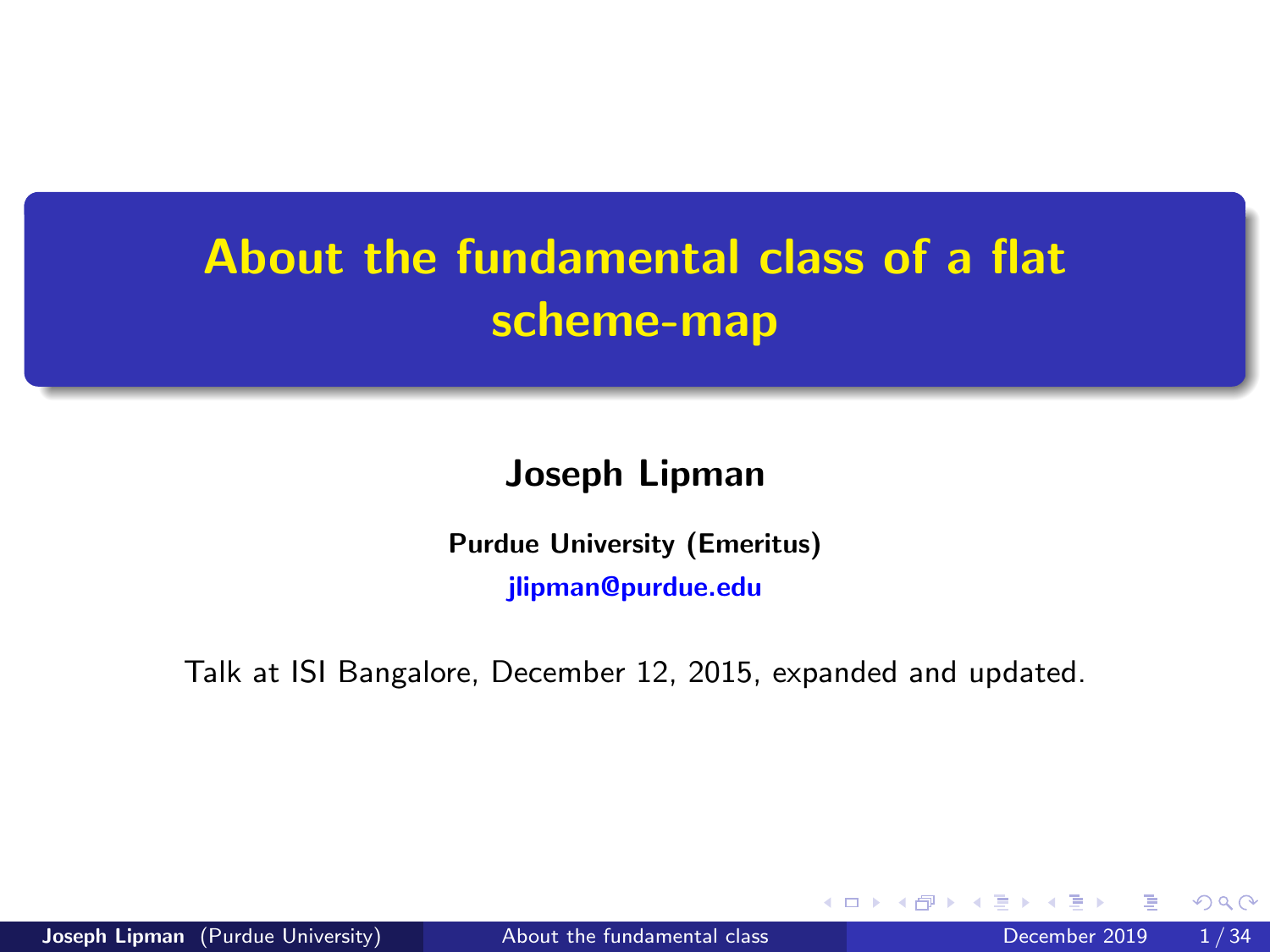<span id="page-1-0"></span>1 [Introduction: duality, abstract and concrete.](#page-2-0)

[Fundamental class.](#page-16-0)

3 [Fundamental class and traces of differential forms.](#page-22-0)

4 [Pseudofunctoriality of the fundamental class.](#page-31-0)

4 0 8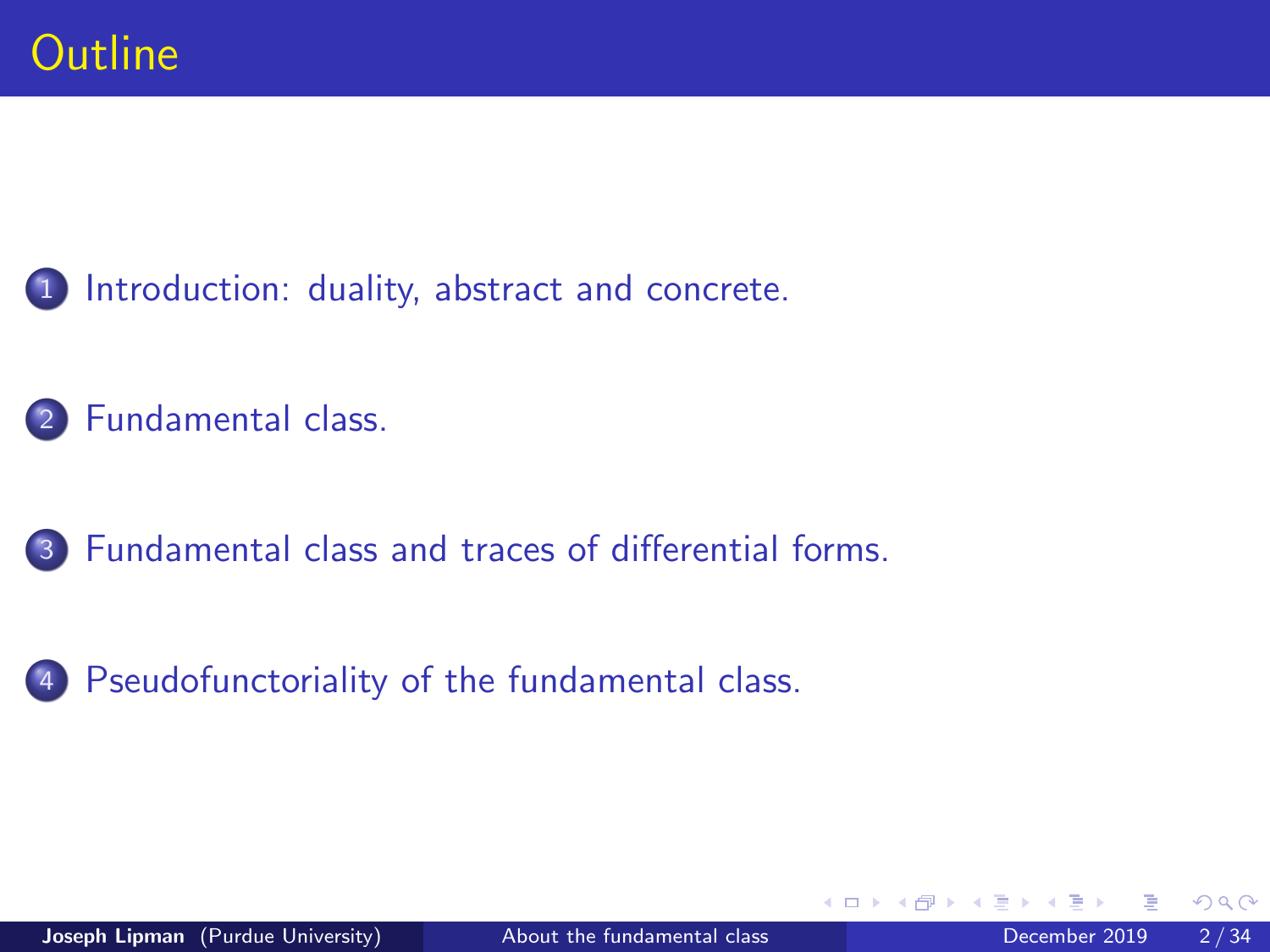## <span id="page-2-0"></span>1. Introduction

The fundamental class of an essentially-finite-type, separated, flat map of noetherian schemes  $f: X \to Y$  with diagonal  $\delta: X \to X \times_Y X$ will be explicated below as a  $D(X)(:=$  derived-category)-map

$$
\mathcal{H}_f := \mathsf{L}\delta^*\delta_*\mathcal{O}_X \to f^!\mathcal{O}_Y
$$

where  $\mathcal{H}_f$  is the Hochschild complex of  $f$  and  $f^!\mathcal{O}_Y$  (with  $f^!$  as in Grothendieck duality theory) is the relative dualizing complex.

It is a multifaceted intermediary—via canonical  $\mathcal{O}_X$ -maps

(1) 
$$
\Omega_f^i \to H^{-i} \mathsf{L} \delta^* \delta_* \mathcal{O}_X \qquad (i \in \mathbb{Z})
$$

from differential i-forms to Hochschild homology—between concrete aspects of differentials (residues, traces...) and abstract duality theory.

We'll go gradually toward stating its definition and some basic properties, beginning with some historical and motivational [ba](#page-1-0)[ck](#page-3-0)[g](#page-1-0)[ro](#page-2-0)[u](#page-3-0)[n](#page-1-0)[d](#page-2-0)[.](#page-15-0)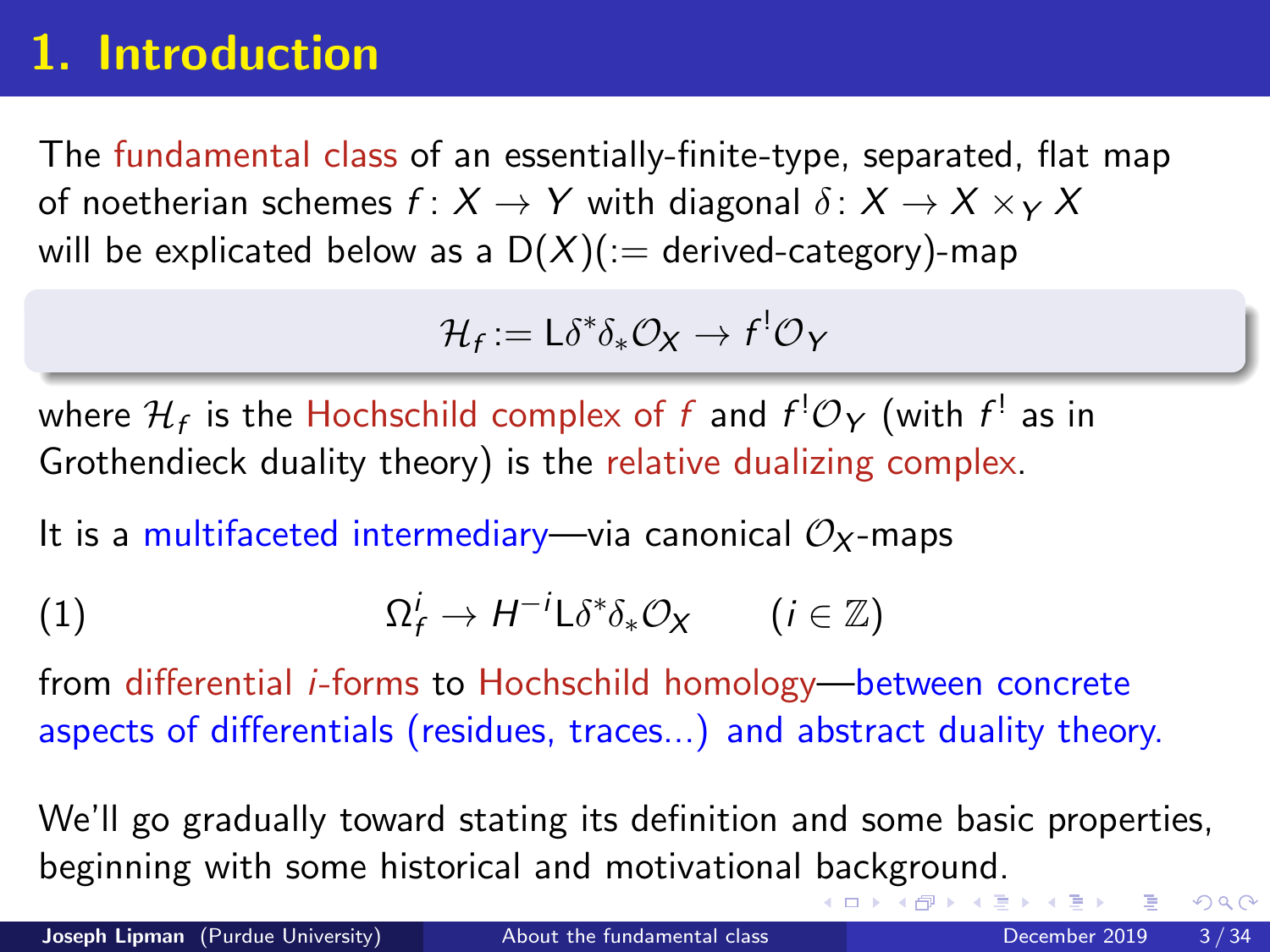## <span id="page-3-0"></span>Duality theory—first 95 years

(1864) Roch's piece of Riemann-Roch (jazzed up):

Let  $V$  be a smooth projective curve over  $\mathbb C$ , with sheaf of holomorphic differentials  $\Omega$ , and F an invertible  $\mathcal{O}_V$ -module. The finite-dimensional  $\mathbb C$ -vector spaces  $\mathsf{H}^1(V,F)$  and  $\mathsf{Hom}_V(F,\Omega)$  are dual.

(1931) Schmidt (in connection with zeta-functions): Same with any perfect field in place of C.

(1950s):

**Rosenlicht**: Same for any curve over a perfect field, with  $\Omega$  replaced by a certain sheaf of meromorphic differentials.

**Serre:** If V is a normal d-dimensional projective variety over a perfect field  $k$ , the reflexive hull of the sheaf  $\Omega^d_{V/k}$  of degree- $d$  Kähler differentials represents the functor  $\mathsf{Hom}_k(\mathsf{H}^d(V,F),k)$  of coherent  $\mathcal{O}_V\text{-modules }F.$ 

**Grothendieck**: For any d-dimensional projective variety  $V/k$  ( $k$  a field), the functor  $\mathsf{Hom}_k(\mathsf{H}^d(V,F),k)$  of coherent  $\mathbb{O}_V\text{-modules }F$  is representable.

 $QQ$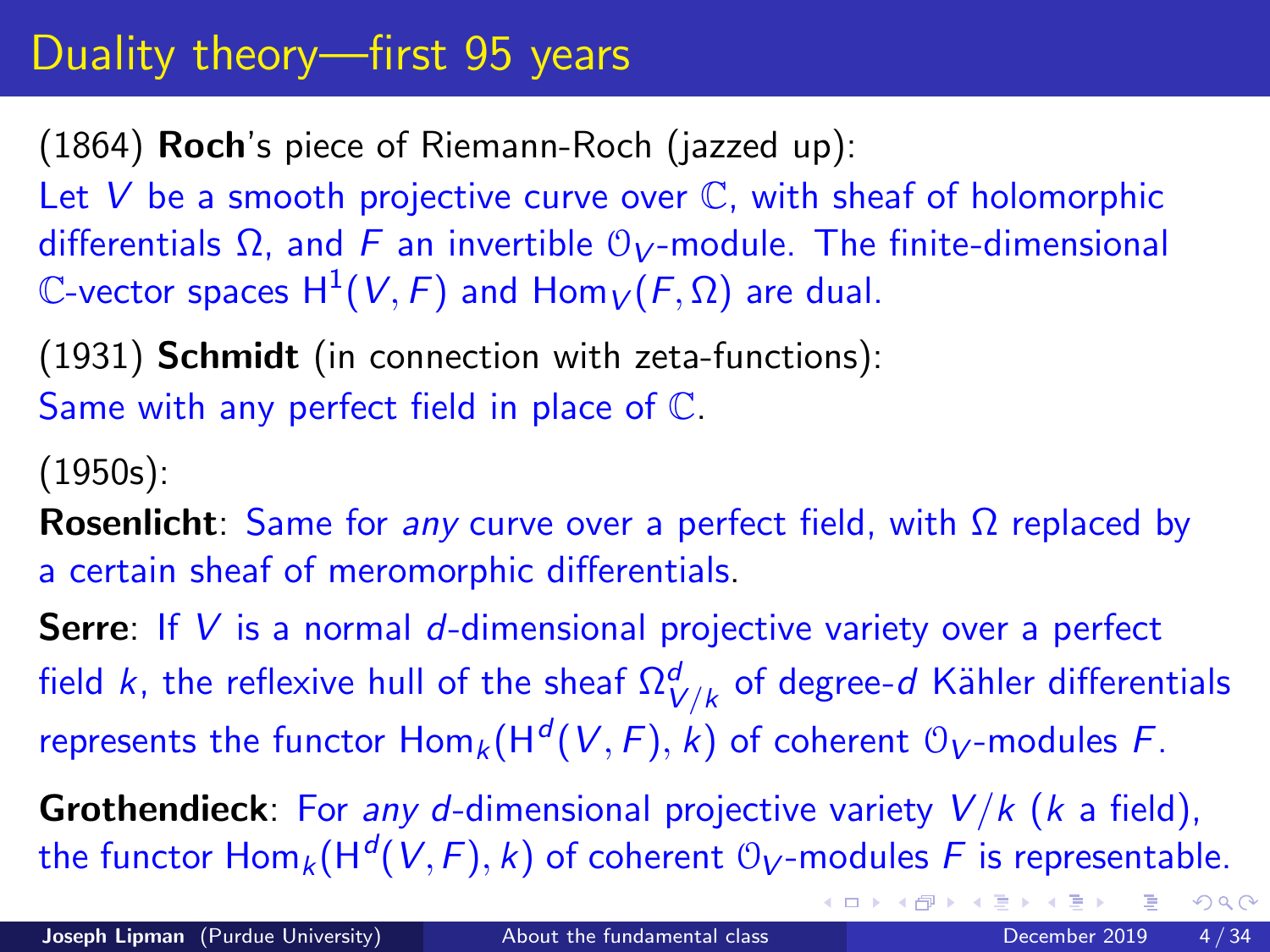## Consolidation

#### Theorem 1

For any d-dimensional variety V proper over a perfect field  $k$ , the functor  $\mathsf{Hom}_k(\mathsf{H}^d(V,F),k)$  of quasi-coherent  $\mathfrak{O}_V\text{-modules }F$  has a canonical representing pair  $(\omega_{V/k}, \int_{V/k})$ , where the canonical module  $\omega := \omega_{V/k}$ —the sheaf of "regular differential d-forms"—is an  $\mathcal{O}_{V}$ -submodule of the constant sheaf  $\Omega_{k(V)/k}^{d}$ , containing the image of the natural map  $\Omega^d_{V/k} \to \Omega^d_{k(V)/k},$  with equality over the smooth locus, and  $\int_{V/k}\colon \mathsf{H}^{\mathsf{d}}(V,\omega)\to k$  is the unique map  $t$  such that for each closed  $v\in V,$ the composition  $\mathsf{H}^d_\mathsf{v}(\hat \omega_\mathsf{v}) \stackrel{\mathsf{nat} \mathsf{u}}{\twoheadrightarrow} \mathsf{H}^d(\mathsf{V}, \omega) \stackrel{t}{\rightarrow} k \ \ [(\hat \ })_\mathsf{v} := \mathsf{completion} \ \mathsf{at} \ \mathsf{v} ]$ is the locally describable, canonical residue map res $<sub>v</sub>$  such that</sub>  $(\hat{\omega}_{\rm v}, {\rm res}_{\rm v})$  represents the functor  ${\sf Hom}_k({\sf H}^d_{\rm v}(G),k)$  of  $\hat{\mathbb O}_{V, {\rm v}}$ -modules  $G.$ 

Thus, differentials and residues underlie a canonical realization of, and compatibility between, global and local duality.

 $\Omega$ 

(ロト (個) (ミト (重)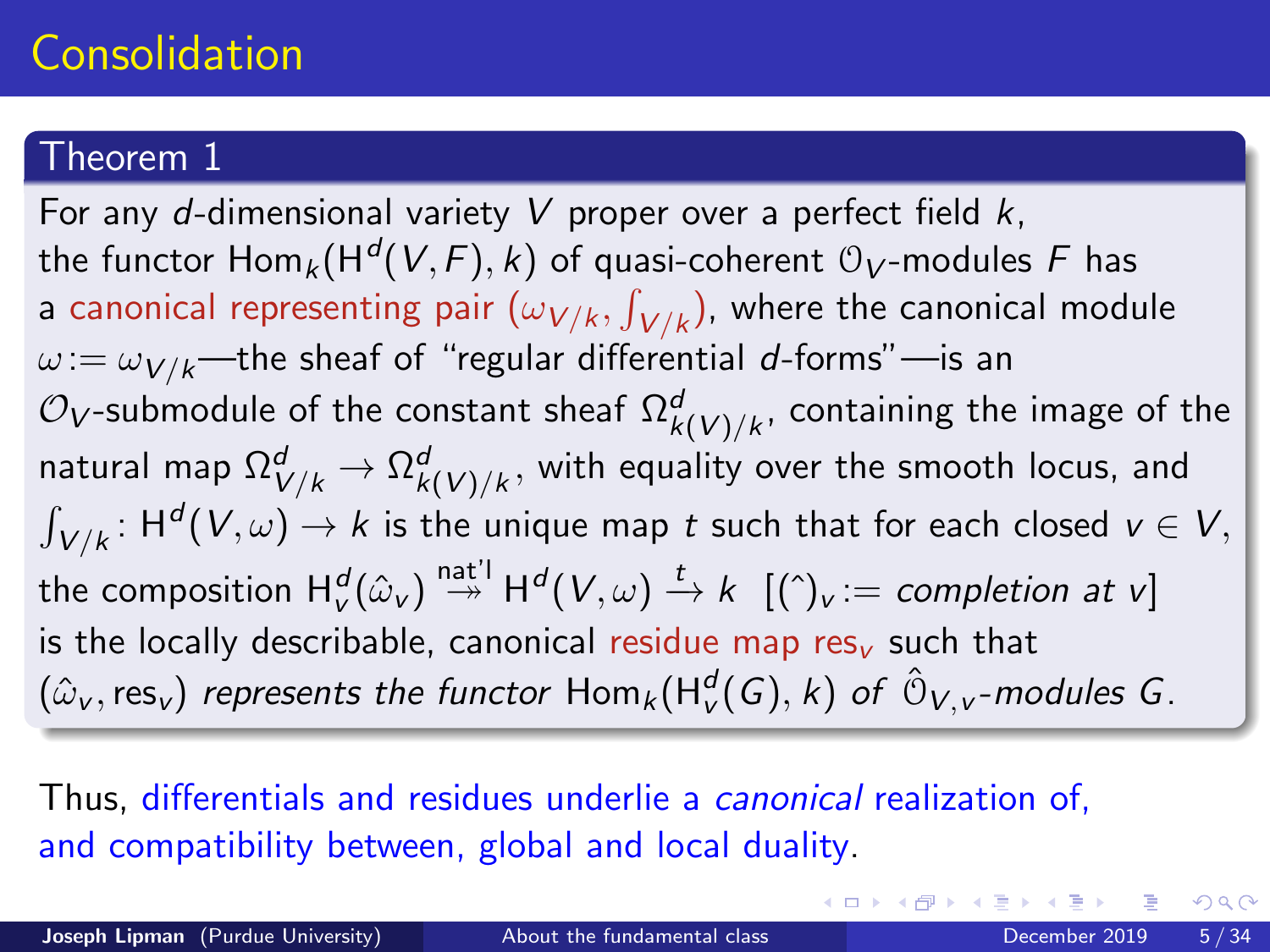This explicit version of duality was worked out for projective varieties by Kunz in the mid 1970s, and for arbitrary proper varieties by me in 1984  $(Ast\acute{e}risque 117)$ . It was generalized in 1993 to equidimensional generically smooth maps of noetherian schemes by **Hubl** and **Sastry** (Amer. J. Math. 115). The proofs are lengthy.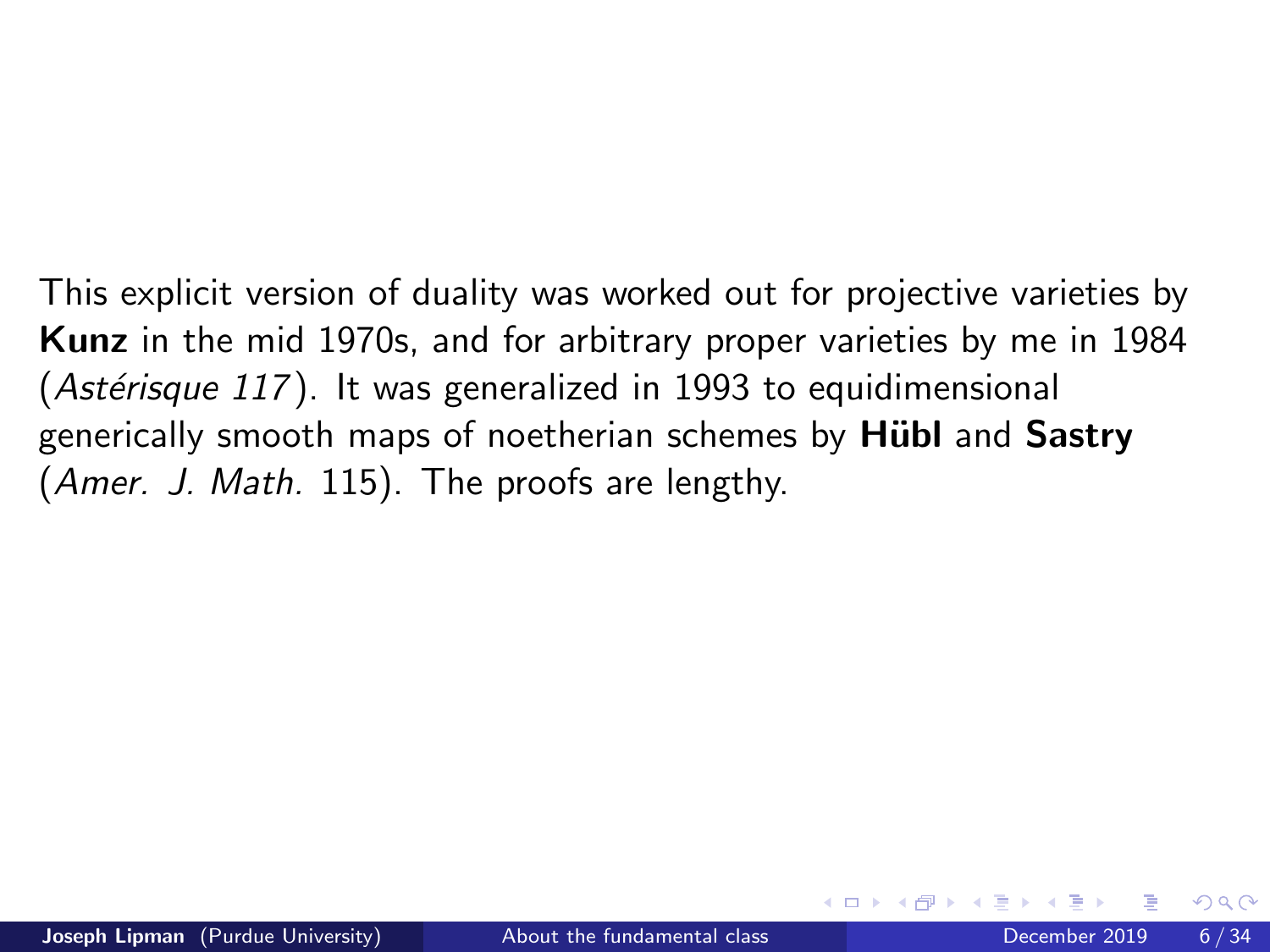## Enter derived categories (Grothendieck duality)

Beginning in the late 1950s, Grothendieck formulated a vast generalization of then existing duality theory.

The main result in [RD] (Hartshorne's Springer Lecture Notes (SLN) 20 amended by Conrad in SLN 1750), exposing Grothendieck's ideas—via derived categories, à la Verdier—can be summarized as follows.

First, some conventions:

- Schemes are noetherian; scheme-maps are separated, essentially of finite type.
- $[d]$  denotes "d-fold degree-shift."

 $\bullet$  For a scheme  $S$  with bounded-below derived category  $\mathsf{D}^{+}(S),\, \mathsf{D}_{\mathsf{c}}^{+}(S) \subset \mathsf{D}(S)$  is the full subcategory spanned by the  $\mathcal{O}_X$ -complexes with coherent homology sheaves; and similarly when S is replaced by a quasi-coherent  $\mathcal{O}_S$ -algebra.

• For finite  $f: X \rightarrow Y$ , with natural ringed-space factorization

$$
X \xrightarrow{\bar{f}} \overline{Y} := (Y, f_* \mathcal{O}_X) \to Y,
$$

 $\bar{f}$  is flat and  $\bar{f}^*$  is an equivalence of categories  $\mathsf{D}^+_\mathsf{qc}(\overline{Y}) \stackrel{\approx}{\longrightarrow} \mathsf{D}^+_\mathsf{qc}(X)).$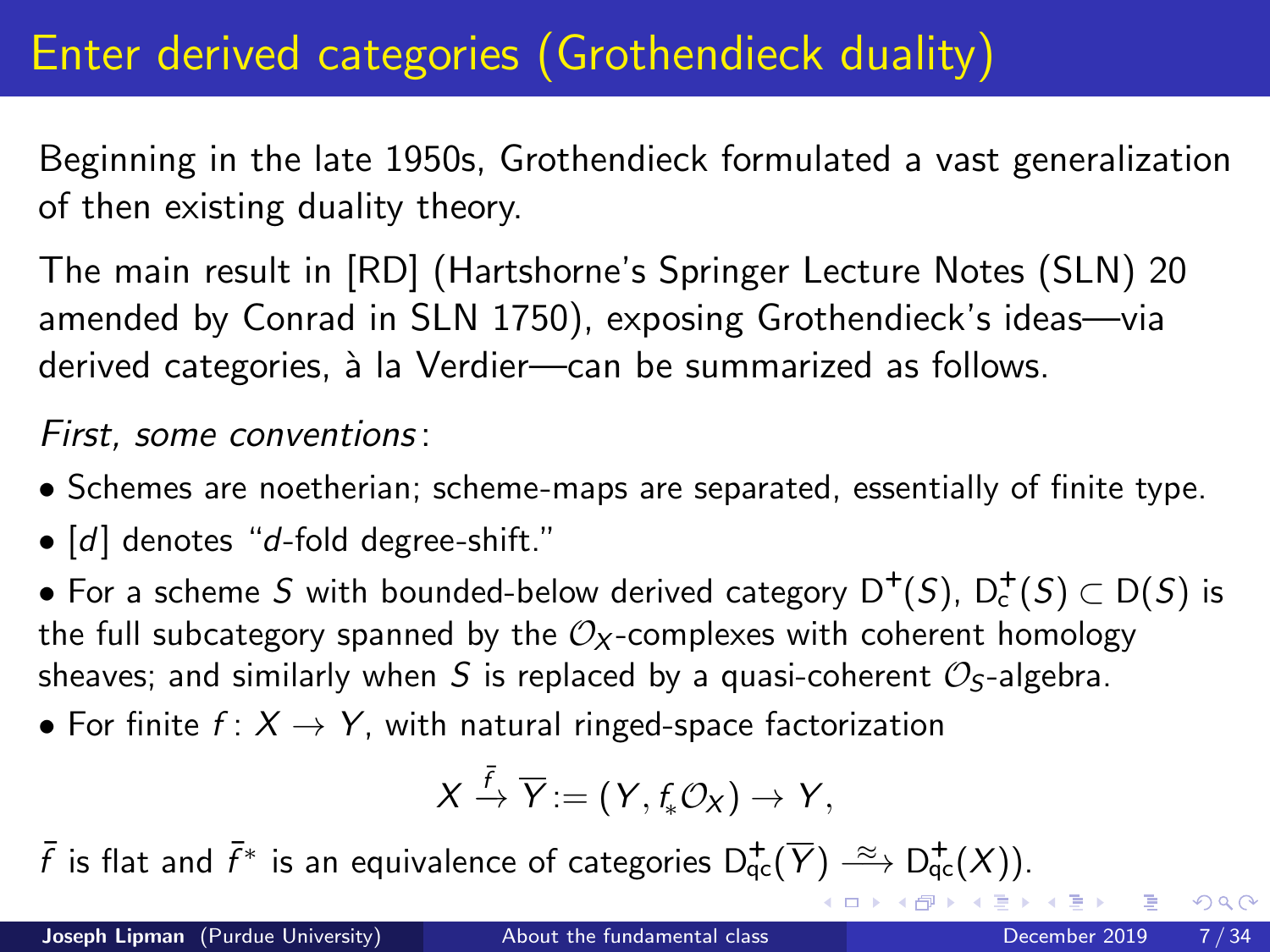#### Theorem 2 (cf. SLN20, p. 383, Corollary 3.4)

In the presence of residual complexes,  $\exists$   $\mathsf{D}_\mathsf{c}^*$ -valued contravariant pseudofunctor  $(-)^!\,$ over the category of finite-type scheme-maps:

 $X \xrightarrow{f} Y \xrightarrow{g} Z \implies f^! \colon \mathsf{D}^+_{\mathsf{c}}(Y) \to \mathsf{D}^+_{\mathsf{c}}(X), \quad f^! g^! \xrightarrow{\sim} (gf)^!, \ldots$ plus, for each proper  $f$ , a trace map  $\mathcal{T}_f \colon \mathsf{R} \mathit{f}_* \mathit{f}^! \to \mathsf{1}$ , all obtained by a (seemingly miraculous) gluing of the two pseudofunctors

 $(a)$  ${}^d_f[d]\otimes_\chi f^*F$  (f smooth, of rel. dim. d,  $F\in D_{\rm c}^+(Y)),$ 

(b)  $\bar{f}^*R\mathcal{H}om_Y(f_*\mathcal{O}_X, F)$  (f finite,  $F \in D_c^+(Y)$ ),

and their associated trace maps, such that for *proper f*, duality holds:  $T_f$  is the counit of an adjunction  $Rf_* \dashv f^!$ .

We won't dwell on what "residual complexes" are (see Conrad's SLN 1750, §3.2). Commonly occurring (but not all!) noetherian schemes have them.

(Long though it is, the proof in [RD] omits significant details, see top of p. 153 in SLN1750.)  $QQ$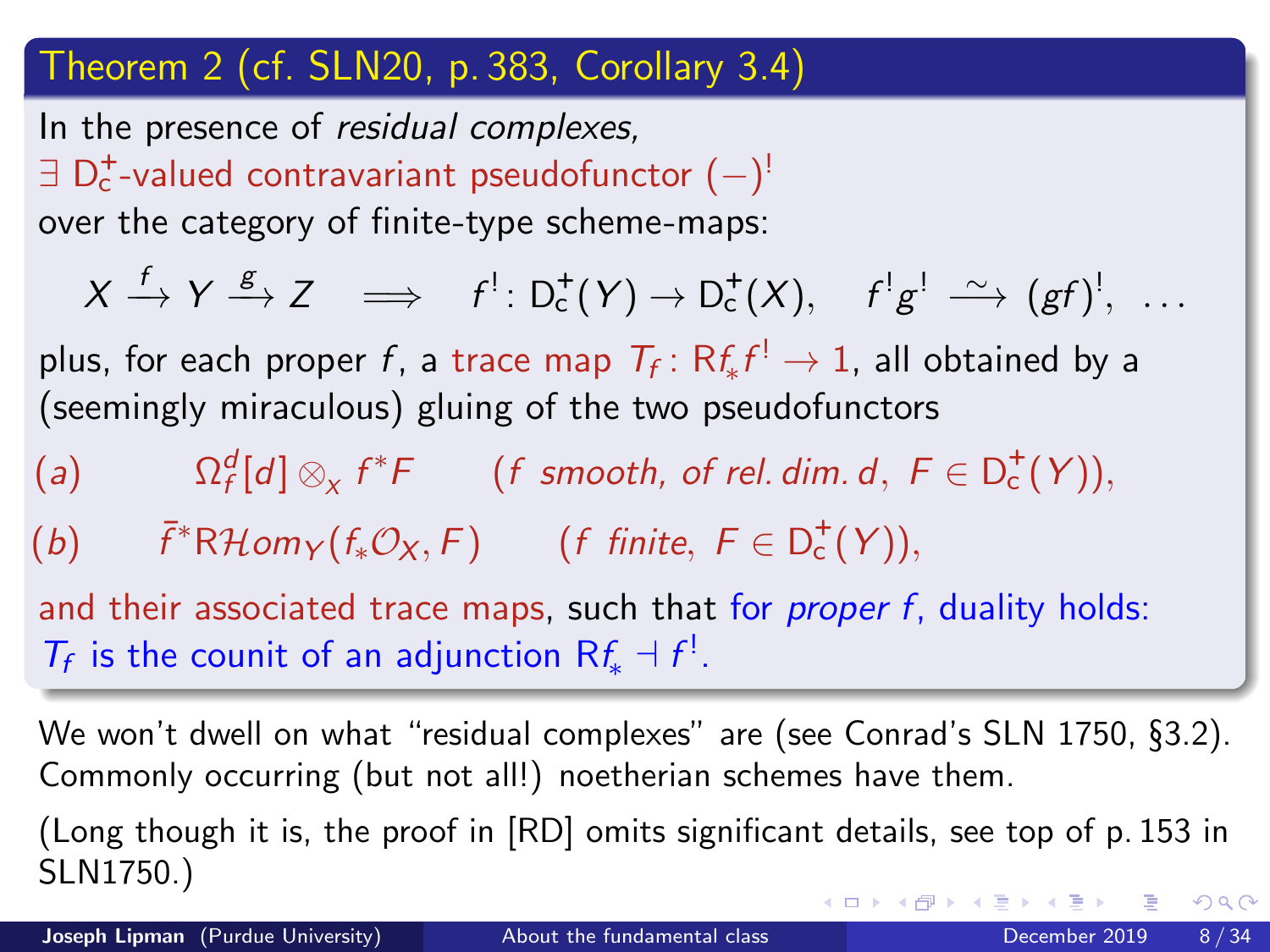### Remarks

 $\bullet$  For finite  $f$  and  $F \in D^+_{c}(Y)$ ,  $\mathcal{T}_f(F)$  is the map ("evaluation at  $1$ ")

 $f_*\bar{f}^*R\mathcal{H}$ om $_Y(f_*\mathcal{O}_X,F) \cong R\mathcal{H}$ om $_Y(f_*\mathcal{O}_X,F) \to R\mathcal{H}$ om $_Y(\mathcal{O}_Y,F) = F$ 

induced by the natural map  $\mathcal{O}_Y \rightarrow f_* \mathcal{O}_X$ .

 $\bullet$  For projective smooth  $f$ ,  $\mathcal{T}_f(\mathcal{O}_Y)$ :  $\mathsf{R} f_* \Omega_f^d[d] \to \mathcal{O}_Y$  is the map associated with Serre duality [SLN 20, Chap. III].

In particular, if  $d = 0$ , that is, f is finite and étale, then  $T_f$  ( $\mathcal{O}_Y$ ) is the usual trace  $f_*\mathcal{O}_X \to \mathcal{O}_Y$  (which agrees with the above  $T_f(\mathcal{O}_Y)$  for finite f via the canonical isomorphism  $f_*\mathcal{O}_X \longrightarrow \mathbb{R}$  Hom $_Y(f_*\mathcal{O}_X, \mathcal{O}_Y)$ ).

• For arbitrary proper smooth  $f: X \to Y$ , Grothendieck's  $T_f(\mathcal{O}_Y)$  is based on a rather sophisticated trace map between certain residual complexes. (See SLN 1750, §3.4; and for a generalization to Cousin complexes, see Sastry's paper in *Contemporary Math.* 375.) Furthermore, for any  $F \in D_c^+(Y)$ ,  $T_f(F)$  is the natural composite map

$$
\mathsf{R} f_* \big( \Omega_f^d [d] \otimes_{\chi} f^* \mathcal{F} \big) \underset{\text{projn}}{\cong} \mathsf{R} f_* \Omega_f^d [d] \otimes_Y^{\mathsf{L}} \mathcal{F} \xrightarrow[\mathcal{T}_f(\mathcal{O}_Y)]{} \mathcal{O}_Y \otimes_Y^{\mathsf{L}} \mathcal{F} = \mathcal{F}.
$$

 $200$ 

イロメ イ部メ イヨメ イヨメー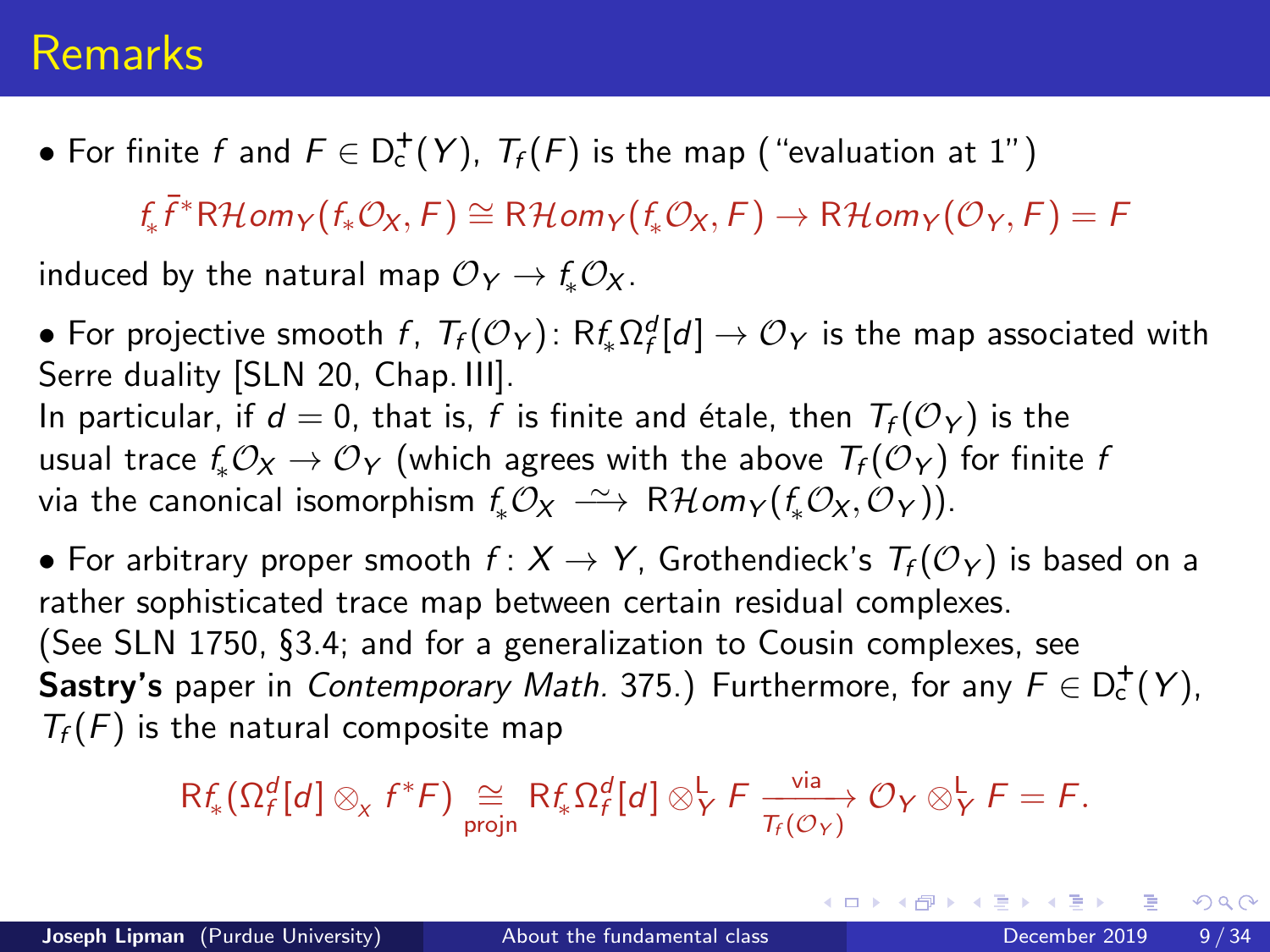<span id="page-9-0"></span>• Grothendieck's earlier result (see above) for any proper  $f: V \rightarrow \text{Spec } k$ (k a field) and coherent  $\mathcal{O}_V$ -module F results from Theorem 2 via natural isomorphisms

> $\mathsf{Hom}_k(\mathsf{H}^d(V, F), k) \cong \mathsf{Hom}_k(\mathsf{Rf}_*F[d], k)$  $\cong$  Hom<sub>D(V)</sub>(F[d], f<sup>1</sup>k)  $\cong$  Hom<sub>Ov</sub>(F, H<sup>-d</sup>f<sup>1</sup>k).

 $\bullet$  For simplicity, we haven't mentioned other basic properties of  $(-)^!$ , such as its interactions with derived  $\otimes$  and  $\mathcal{H}$ om, with flat base change, etc. Also, there is a property, w.r.t. étale base change of proper maps that guarantees uniqueness of  $(-)^!$  and  $\mathcal{T}_f$  up to unique isomorphism—*but not canonicity.* 

• Theorem 2 extends to essentially-finite-type scheme-maps (in particular, to Commutative Local Algebra), see Nayak's paper Advances in Mathematics 222 (2009), 527–546.

 $QQQ$ 

K ロ ⊁ K 御 ⊁ K 君 ⊁ K 君 ⊁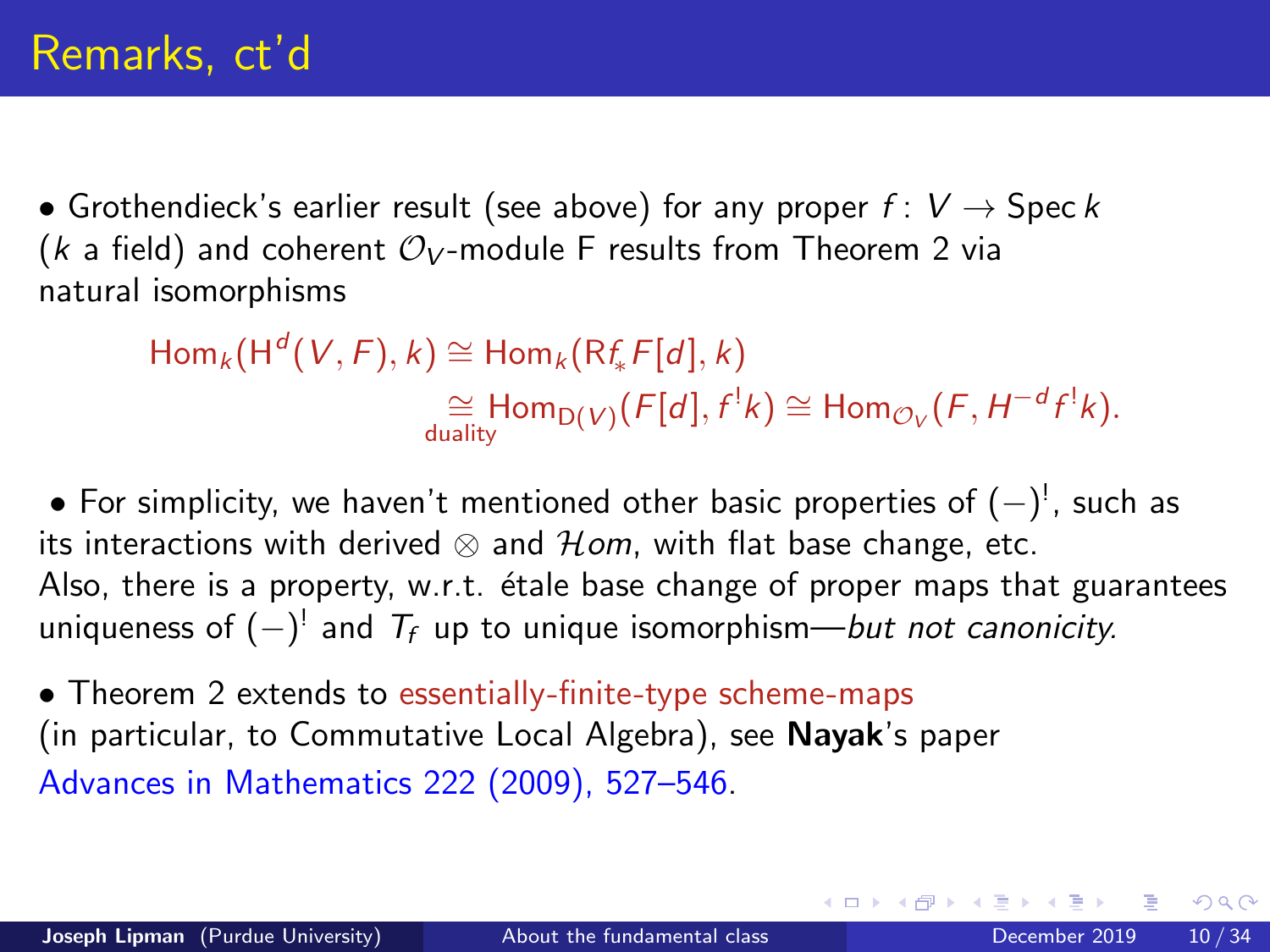### <span id="page-10-0"></span>Ideal theorem

In the introduction of SLN 20, there is envisioned an "Ideal Theorem," extending Theorem 2 to complexes with *quasi-coherent* homology (replace  $D_c^+$  by  $D_{qc}^+$ ), even when there are no residual complexes.

- This requires, to begin with,
- a pseudofunctor  $(-)^{!}$  on the category of noetherian schemes, with  $f^!$  right-adjoint to  $\mathsf{R} f_*$  for proper  $f$ , and  $f^! = f^*$  for étale  $f$ , whence, by the duality theorems in SLN20 for smooth and for finite maps, and by the uniqueness of adjoints,

necessarily such that it restricts (up to isomorphism) on the categories of smooth, resp. finite, maps of noetherian schemes to the pseudofunctors (a) and (b) in Theorem 2.

In the appendix to SLN 20, **Deligne**, inspired by work of **Verdier** on duality for locally compact topological spaces, produces such a  $(-)^{!\,1}$ Deligne's construction is nonconstructive; so we'll call his pseudofunctor abstract  $(-)^!$ , and any pseudofunctor as in Theorem 2 concrete  $(-)^!$ .

<sup>&</sup>lt;sup>1</sup>For an account of Deligne's arguments, see SLN 1960, §4.1. A more conceptual proof, based on an analog of Brown representability, was [giv](#page-9-0)[en](#page-11-0) [b](#page-9-0)[y](#page-10-0) [N](#page-11-0)[ee](#page-1-0)[m](#page-15-0)[a](#page-16-0)[n](#page-1-0) [\(](#page-2-0)[1](#page-15-0)[9](#page-16-0)[96\)](#page-0-0)[.](#page-33-0)  $QQ$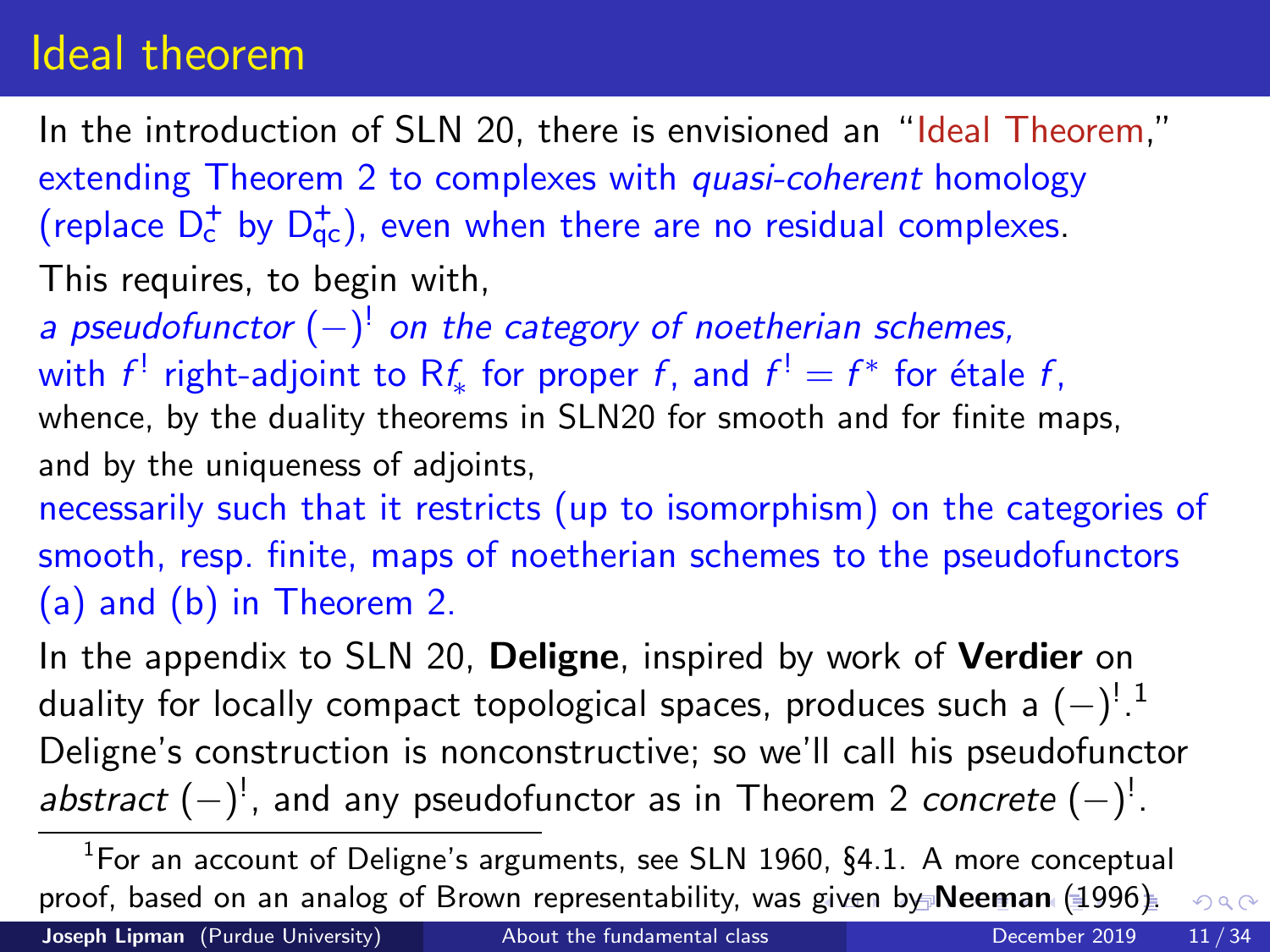## <span id="page-11-0"></span>Questions and comments

- Does the Ideal Theorem hold for abstract  $(-)^{!}$ ?
- $\bullet$  Do there exist *canonical* isomorphisms of abstract  $(-)^{!}$  to the concrete pseudofunctors (a) and (b) in Theorem 2? And if so, what are the resulting concrete trace maps for proper f?

Moreover, given the complexity of its proof,

• can one deduce (Hübl and Sastry's generalization of) Theorem 1 from abstract Grothendieck duality theory?

These question fit into an overall project whose goal is to translate the *abstract* categorical features of Grothendieck duality theory (as initially formulated by Deligne and Verdier, and exposed in detail in SLN 1960<sup>2</sup>) into *canonical, concrete* terms (as in SLN 20 and SLN 1750).

To a large extent, this project is carried out—even for formal schemes—by Nayak and Sastry, in "Grothendieck Duality and Transitivity II: Traces and Residues via Verdier's isomorphism," arXiv:1903.01783.

Let us elaborate.

 $^{2}$ see also Neeman's paper,  $\mathtt{arXiv:}$ 1406.7599.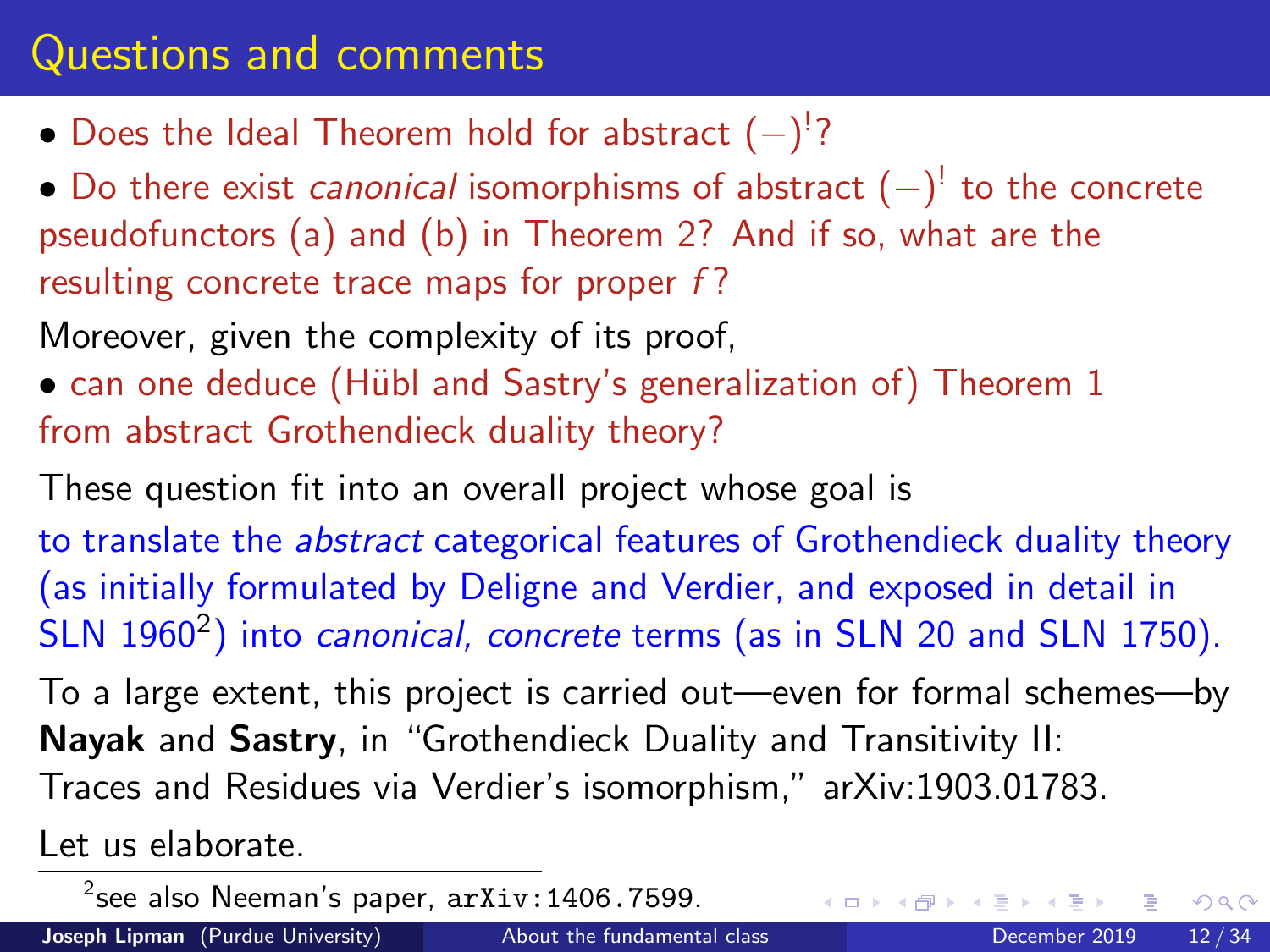## <span id="page-12-0"></span>Canonical realization of abstract  $(-)^{!}$  for finite maps

The case of a finite map  $f: X \rightarrow Y$  is relatively straightforward.

Recall the equivalence of categories  $\bar f^*\mathsf{D}^+_{\mathsf{qc}}(\overline Y)\stackrel{\approx}{\longrightarrow}\mathsf{D}^+_{\mathsf{qc}}(X)$ 

where  $\bar{f}: X \to (Y, f_*\mathcal{O}_X)$  is the natural ringed-space map.

Though proving concrete duality as in Theorem 2, (b), for such f is not so hard, one can also deduce it from abstract duality by showing that the sheafified duality isomorphism

$$
f_*f^!F = f_*R\mathcal{H}\text{om}_X(\mathcal{O}_X, f^!F) \xrightarrow{\sim} R\mathcal{H}\text{om}_Y(f_*\mathcal{O}_X, F) \qquad (F \in D_{qc}(Y))
$$

(right-conjugate to the *projection isomorphism*  $f_*f^*G \stackrel{\sim}{\leftarrow} G\otimes^{\mathsf{L}}_\mathsf{Y} f_*\mathcal{O}_\mathsf{X}$ ) is actually a  $D(f_*\mathcal{O}_X)$ -map, hence is  $f_*$  of a unique  $D(X)$ -isomorphism (which, one checks, is pseudofunctorial)

$$
\lambda_f(F) \colon f^!F \; \xrightarrow{\sim} \; \bar{f}^*R\mathcal{H}om_Y(f_*\mathcal{O}_X,F)
$$

such that the following  $D(Y)$ -diagram commutes:

$$
f_{*}f^{!}F \xrightarrow{f_{*}\lambda_{f}} \text{R}Hom_{Y}(f_{*}\mathcal{O}_{X}, F)
$$
\n
$$
T_{f} \downarrow \qquad \qquad \downarrow \text{natural}
$$
\n
$$
F \xrightarrow{H \text{ dom}_{Y}(\mathcal{O}_{Y}, F)}
$$

 $200$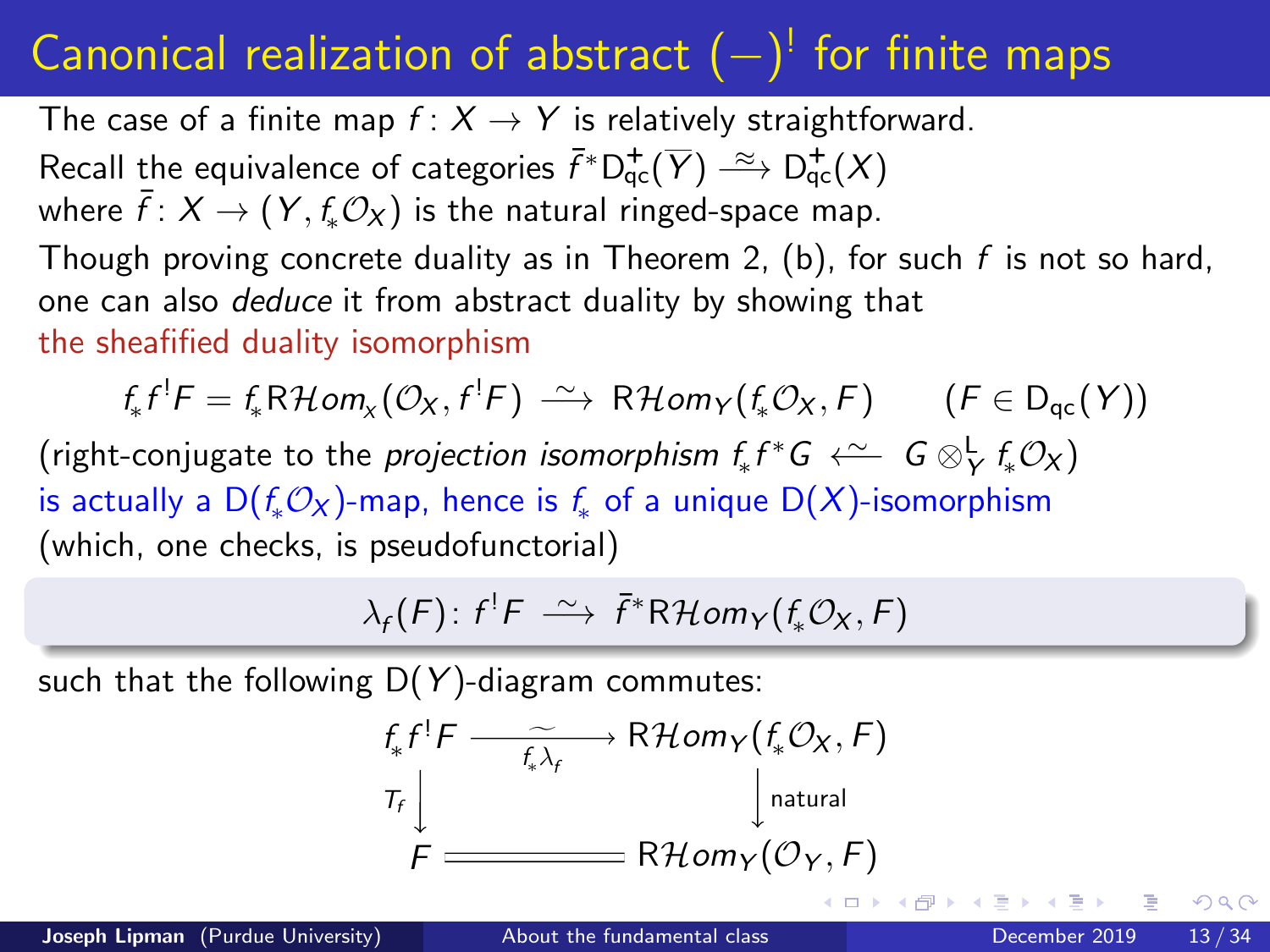# <span id="page-13-0"></span>Canonical realization of abstract  $(-)^{!}$  for smooth maps

A basic construct is Verdier's isomorphism

$$
v_f(F) \colon f^!F \; \xrightarrow{\sim} \; \Omega_f^d[d] \otimes_X f^*F \qquad (F \in D_{qc}(Y))
$$

where  $f$  is a smooth map of relative dimension  $d$ .

 $\Omega_f^d$  is the invertible  $\mathcal{O}_X$ -module of relative Kähler  $d$ -forms,

and  $f^!$  is either abstract or concrete.

This  $v_f$  arose in "Base change for twisted inverse images...", *Algebraic* Geometry (Bombay, 1968). Oxford Univ. Press, 1969 (proof of Thm. 3).

A more detailed description appears in §3 of [LN], my paper with Neeman, Alg. Geom. (2018)—where  $v_f$  is shown to be a special case of the *fundamental class*, as will be explained below.

Is  $v_f$  a *pseudofunctorial* isomorphism? (See section 4 below).

Among other things, Nayak and Sastry investigate  $\mathsf{v}_{\mathsf{f}}$ 's pseudofunctoriality and its interactions with finite maps. They also deal with its relation to local duality and residues, whereby (as sketched by Verdier) one explicates, f[o](#page-12-0)r proper  $f$ , the map  $\mathsf{R} \mathit{f}_* \Omega_f^d[d] \to \mathcal{O}_Y$  $\mathsf{R} \mathit{f}_* \Omega_f^d[d] \to \mathcal{O}_Y$  $\mathsf{R} \mathit{f}_* \Omega_f^d[d] \to \mathcal{O}_Y$  $\mathsf{R} \mathit{f}_* \Omega_f^d[d] \to \mathcal{O}_Y$  dual to to  $\mathit{v}_f(\mathcal{O}_Y)^{-1}.$  $\mathit{v}_f(\mathcal{O}_Y)^{-1}.$  $\mathit{v}_f(\mathcal{O}_Y)^{-1}.$  $\mathit{v}_f(\mathcal{O}_Y)^{-1}.$  $\mathit{v}_f(\mathcal{O}_Y)^{-1}.$  $\mathit{v}_f(\mathcal{O}_Y)^{-1}.$  $\Omega$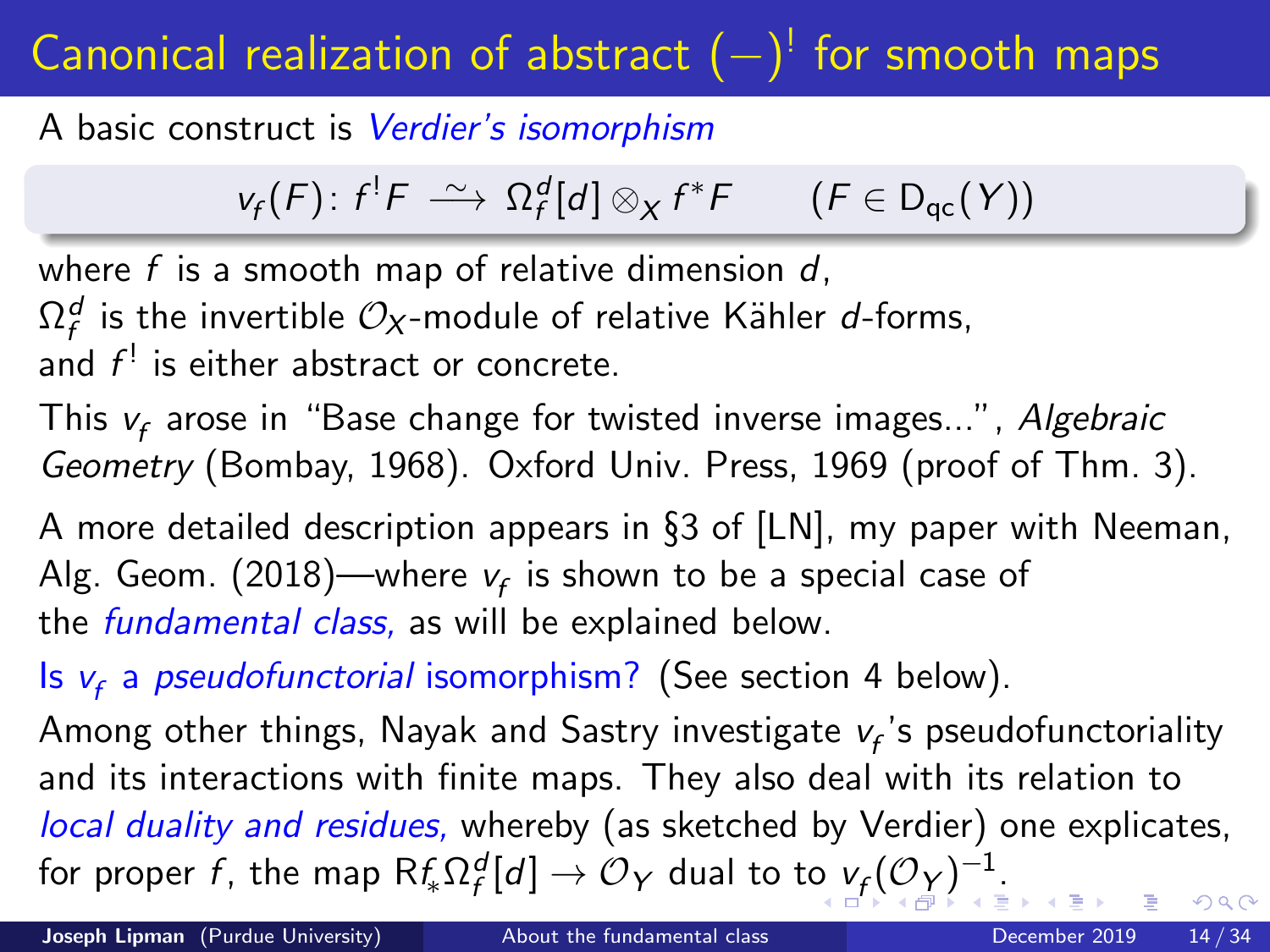## <span id="page-14-0"></span>Concrete  $v_f =$  identity

In *concrete* duality one *identifies*  $f^!G$  *pseudofunctorially with* 

$$
f^{\#}(G) := \Omega_f^d[d] \otimes_X f^*(G) \qquad (G \in D(Y)),
$$

so that  $v_f$  becomes a functorial automorphism of  $f^\#$ .

The claim is that then  $v_f$  is the identity automorphism.

*Proof.* (Feel free to skip.) It suffices that  $v_f(\mathcal{O}_Y)$  be the identity (see [LN, 3.4.5]).

To check that  $\mathsf{v}_f(\mathcal{O}_Y)$  is the identity, let  $\delta\colon X\to Z:=X\times_Y X$  be the diagonal, and let  $p_i\colon Z\to X$   $(i=1,2)$  be the (smooth) canonical projections. Let  $\omega \in D(X)$  be the invertible  $\mathcal{O}_X$ -complex

$$
\omega:=\Omega_f^d[d].
$$

For an  $\mathcal{O}_X$ -complex E, let  $E^\vee$  be the  $\mathcal{O}_X$ -complex  $\mathcal{H}$ om $_X(E,\mathcal{O}_X)$ . One has the isomorphism  $\omega^\vee \ \tilde{\longrightarrow} \ (\Omega_f^d)^\vee[-d]$  given by multiplication in degree d by  $(-1)^{d(d+1)/2}$ .

 $QQ$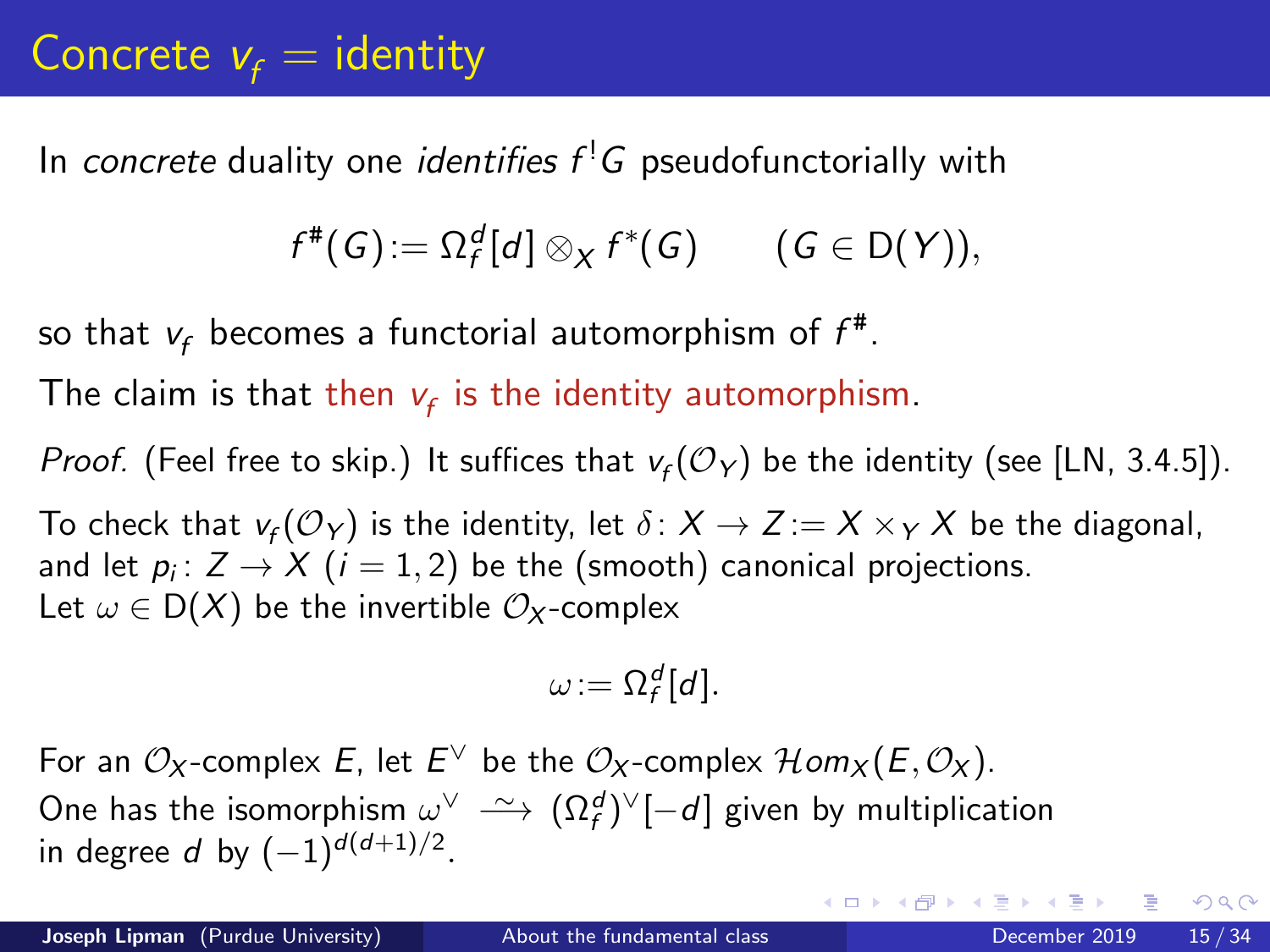## <span id="page-15-0"></span>Concrete  $v_f =$  identity, ct'd

The definition (see [LN, (3.1.7)]) gives that  $v_f(\mathcal{O}_Y)$  is the composite map

$$
\mathcal{O}_X\otimes_{_X}\omega\underset{\text{via }\alpha}{\sim}\left(\omega^\vee\otimes_{_X}\omega\right)\otimes_{_X}\omega\underset{\text{via }\gamma}{\sim}\left(\delta^!\mathcal{O}_Z\otimes_{_X}\omega\right)\otimes_{_X}\omega\underset{\text{via }\vartheta}{\sim}\mathcal{O}_X\otimes_{_X}\omega,
$$

where the isomorphism  $\alpha$  is the natural one,  $\gamma$  comes from [LN, (3.1.6)], and  $\vartheta$  from [LN, (3.1.3)]. That this is the identity means that  $\alpha^{-1}$  factors as

$$
\omega^{\vee} \otimes_{x} \omega \xrightarrow[\gamma \otimes 1]{\sim} \delta^{!} \mathcal{O}_{Z} \otimes_{x} \omega \xrightarrow[\vartheta]{\sim} \mathcal{O}_{X},
$$

i.e., the natural diagram (with  $\otimes$  : $=$   $\otimes_{\chi}$  and  $\psi$  the isomorphism  $\psi_{\delta,\rho_1}({\mathcal O}_{\mathsf X})$ in SLN 1750, p. 77, (2.7.2))



commutes. But this commutativity is essentially the definition of  $\psi$ .

Hence for proper  $f$ ,  $v_f$  transforms the abstract trace into Grothendieck's trace.

∢ ロ ▶ 《 母 》 《 ヨ 》 《 ヨ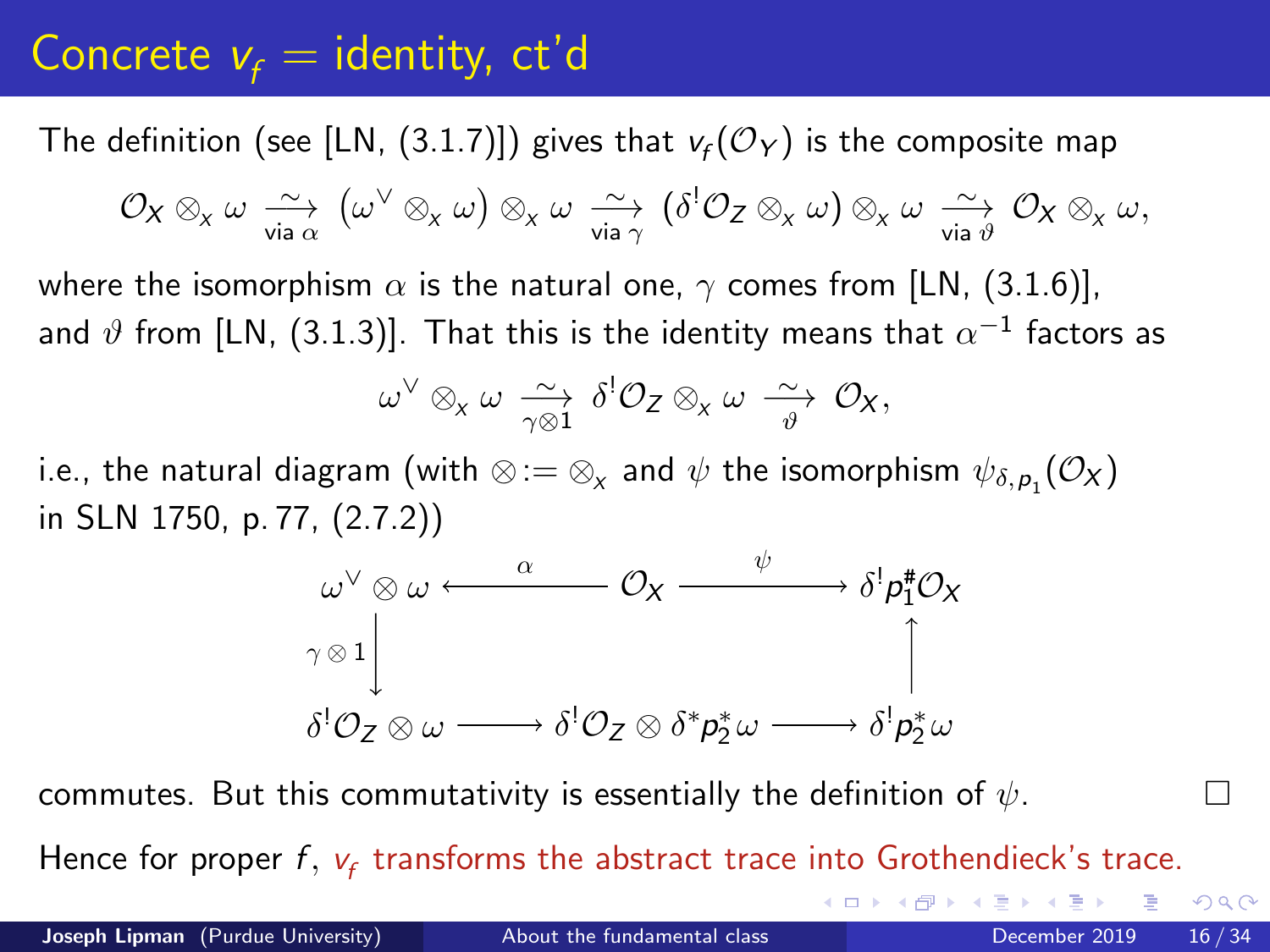## <span id="page-16-0"></span>2. Fundamental class

More generally:

For flat equidimensional  $f: X \rightarrow Y$ , of relative dimension d, specify and study a canonical pseudofunctorial fundamental class map

$$
c_f(F) \colon \Omega_f^d[d] \otimes_X f^*F \longrightarrow f^!F \qquad (F \in \mathsf{D}_{\mathsf{qc}}^{\mathsf{+}}(Y))
$$

which is just  $v_f(F)^{-1}$  when  $f$  is smooth.

## <u>Remarks</u>. 1. For such f,  $H^{-e}$ f' $\mathcal{O}_Y=0$  for  $e>d$ , whence a *group isomorphism*  $\mathsf{Hom}_{\mathsf{D}(X)}(\Omega_f^d[d],f^!\mathcal{O}_Y)\,\stackrel{\sim}{\longrightarrow}\, \mathsf{Hom}_{\mathcal{O}_X}(\Omega_f^d,H^{-d}f^!\mathcal{O}_Y),$

via which  $c_f({\cal O}_Y)$  can be viewed as a canonical map from  $\Omega_f^d[d]$  to the canonical (up to isomorphism) module  $H^{-d}f^!{\mathcal O}_S$  of f, generically an isomorphism if  $f$  is generically smooth. This suggests, for such  $f$ , the existence of a canonical (absolutely) module consisting of meromorphic differential forms ("regular" differentials, see below.) 2. The term "fundamental class" reflects an interpretation of such a  $\mathsf{c}_f(\mathcal{O}_Y)$ when  $X$  is a codimension-e cycle in a smooth Y-scheme Z, as an element of  $H_{X}^{\mathrm{e}}(Z,\Omega_{Z/Y}^{\mathrm{e}})$ , see e.g., Grothendieck's Séminaire Bourbaki talk (no. 149), May 1957; or Angéniol's SLN 896 (dealin[g w](#page-15-0)[ith](#page-17-0)[Ch](#page-16-0)[o](#page-17-0)[w](#page-15-0) [s](#page-21-0)[ch](#page-22-0)[e](#page-15-0)[m](#page-16-0)[es](#page-22-0)[\).](#page-0-0)  $\Omega$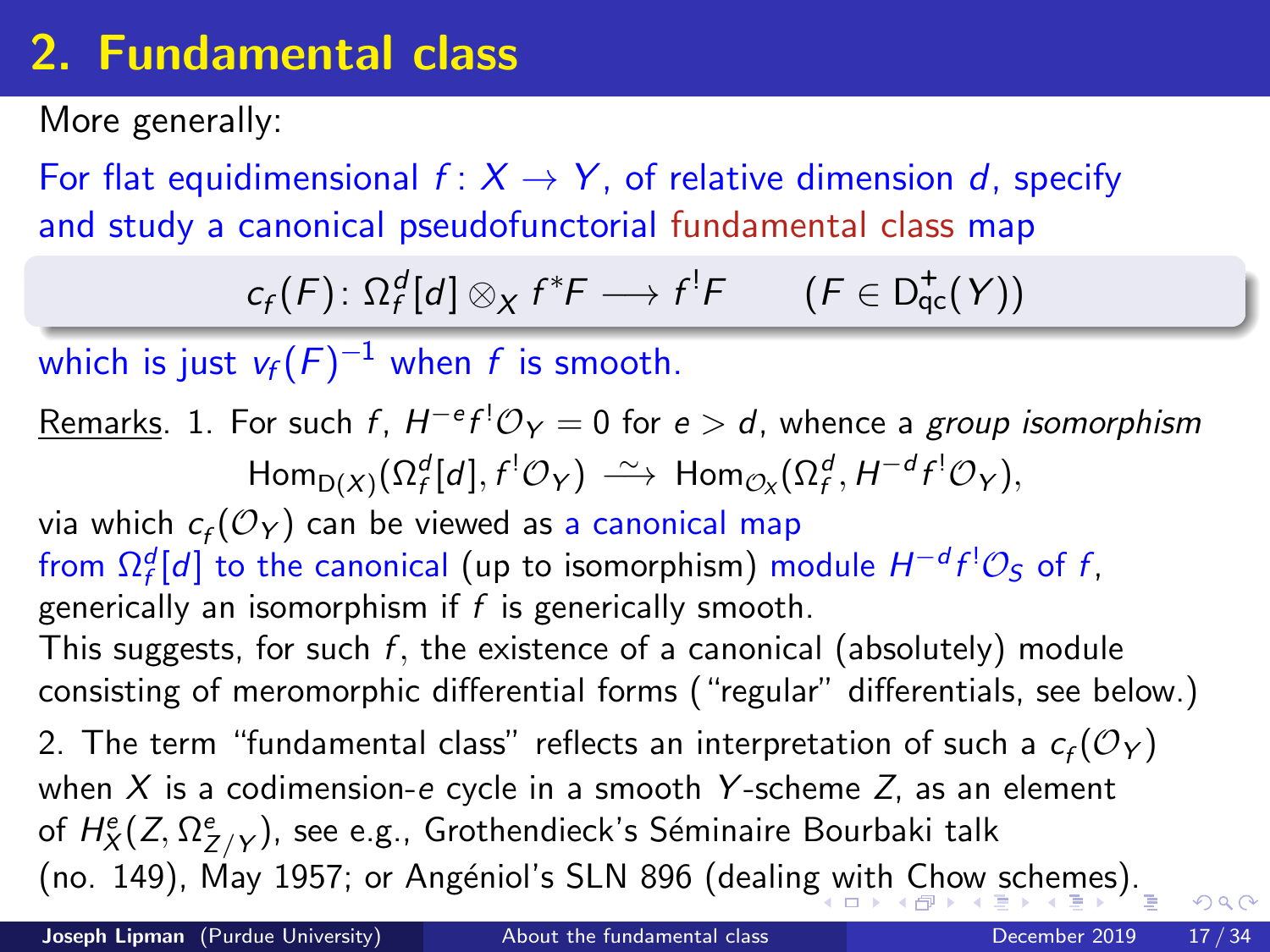## <span id="page-17-0"></span>Fundamental class and  $\int$

For *proper f* , such a  $c_f(F)$  would be dual to a canonical D(Y)-map

$$
\int_f (F) \colon \mathrm{R}f_* \big( \Omega_f^d[d] \otimes_X f^*F \big) \xrightarrow[\text{projn}]{\sim} \mathrm{R}f_* \Omega_f^d[d] \otimes_Y^{\mathsf{L}} F \longrightarrow F = \mathcal{O}_Y \otimes_Y^{\mathsf{L}} F.
$$

Thus it would suffice to specify a suitable family of canonical  $D(Y)$ -maps

Z  $\int_f : \mathsf{R}f_*\Omega_f^d[d] \longrightarrow \mathcal{O}_Y$ 

or, equivalently,  $\mathcal{O}_Y$ -maps

$$
R^d f_* \Omega_f^d := H^d R f_* \Omega_f^d \longrightarrow \mathcal{O}_Y.
$$

Also, the envisaged  $\int_f$  should be tied, *as in Theorem 1,* to concretely describable canonical residue maps

$$
H^d_x \Omega_f^d \longrightarrow \mathcal{O}_{Y,y} \qquad (x \text{ closed in } f^{-1}y),
$$

closely related to local duality. ("Residue Theor[em](#page-16-0).["\)](#page-18-0)

Joseph Lipman (Purdue University) [About the fundamental class](#page-0-0) December 2019 18/34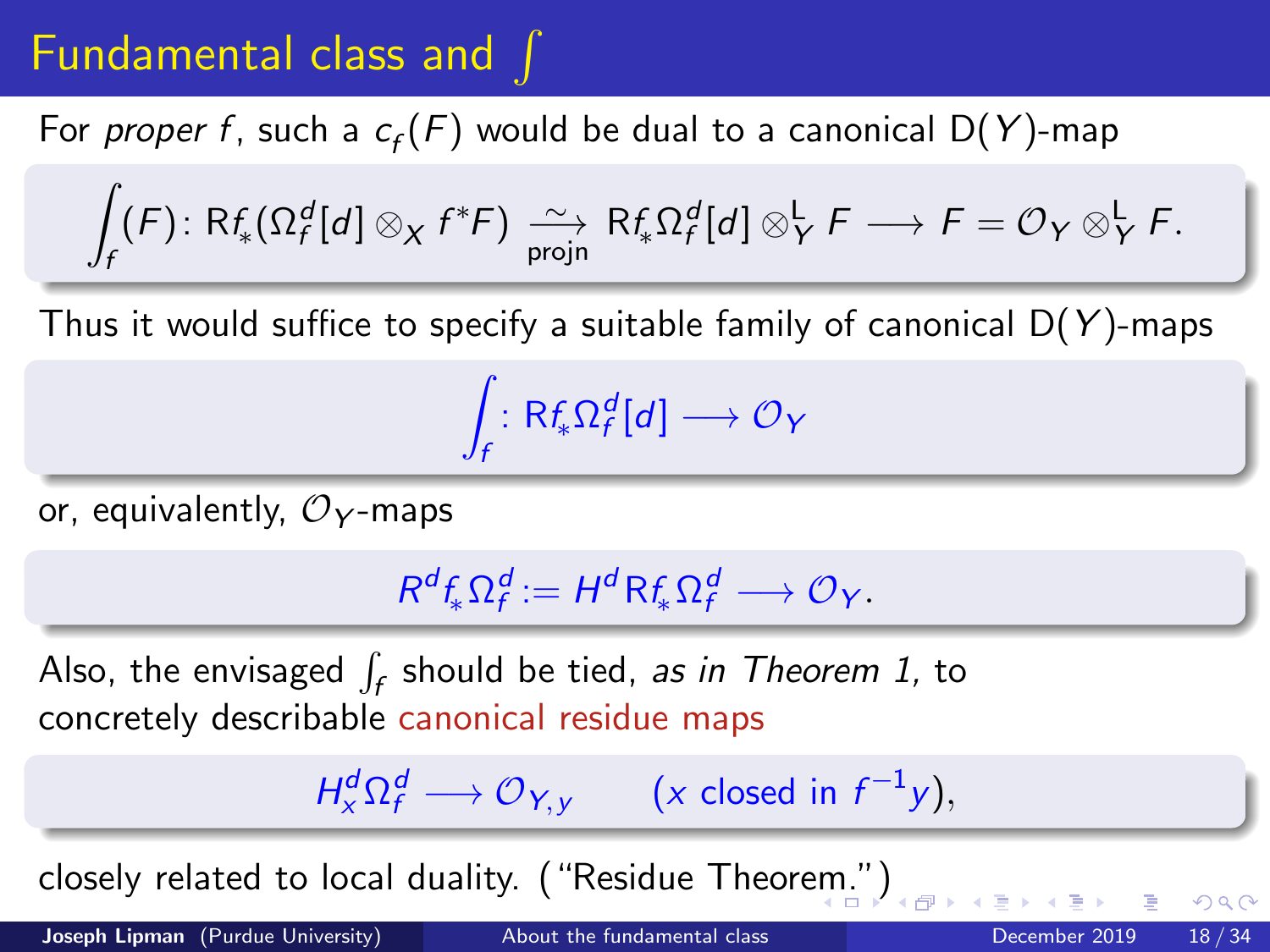<span id="page-18-0"></span>So, generalizing Theorem 1, this is about setting up a canonical concrete framework for relating (local) algebraic phenomena involving differentials, —e.g., residues and local duality—to (global) abstract duality.

Note. Non-proper f are in play too, substantially complicating matters.

As indicated before, at least for smooth maps of formal schemes Nayak and Sastry have done this in arXiv:1903.01783. In fact, the relation between fundamental classes and residues becomes clearer, and more general, over formal schemes, where local and global duality merge into a single theory with fundamental classes and residues conjoined.

The role of higher-dimensional residues in duality theory was hinted at by Grothendieck, in his 1958 Edinburgh talk, where "residual complexes" first appeared; and elaborated in his "prenotes" for [RD]. It was elucidated, without proof, for smooth proper  $f$ , in Verdier's above-mentioned paper on Base Change. A detailed exposition for equidimensional f of finite tor-dimension can be found in pp. 86(bottom)–88 in Angéniol and El Zein's Mémoire (see section 3 below). For more on the local theory, see section 5 of my "Lectures on local cohomology and duality," in the book Local cohomology and its applications, Dekker, [Ne](#page-17-0)[w](#page-19-0) [Y](#page-17-0)[or](#page-18-0)[k.](#page-19-0)  $QQ$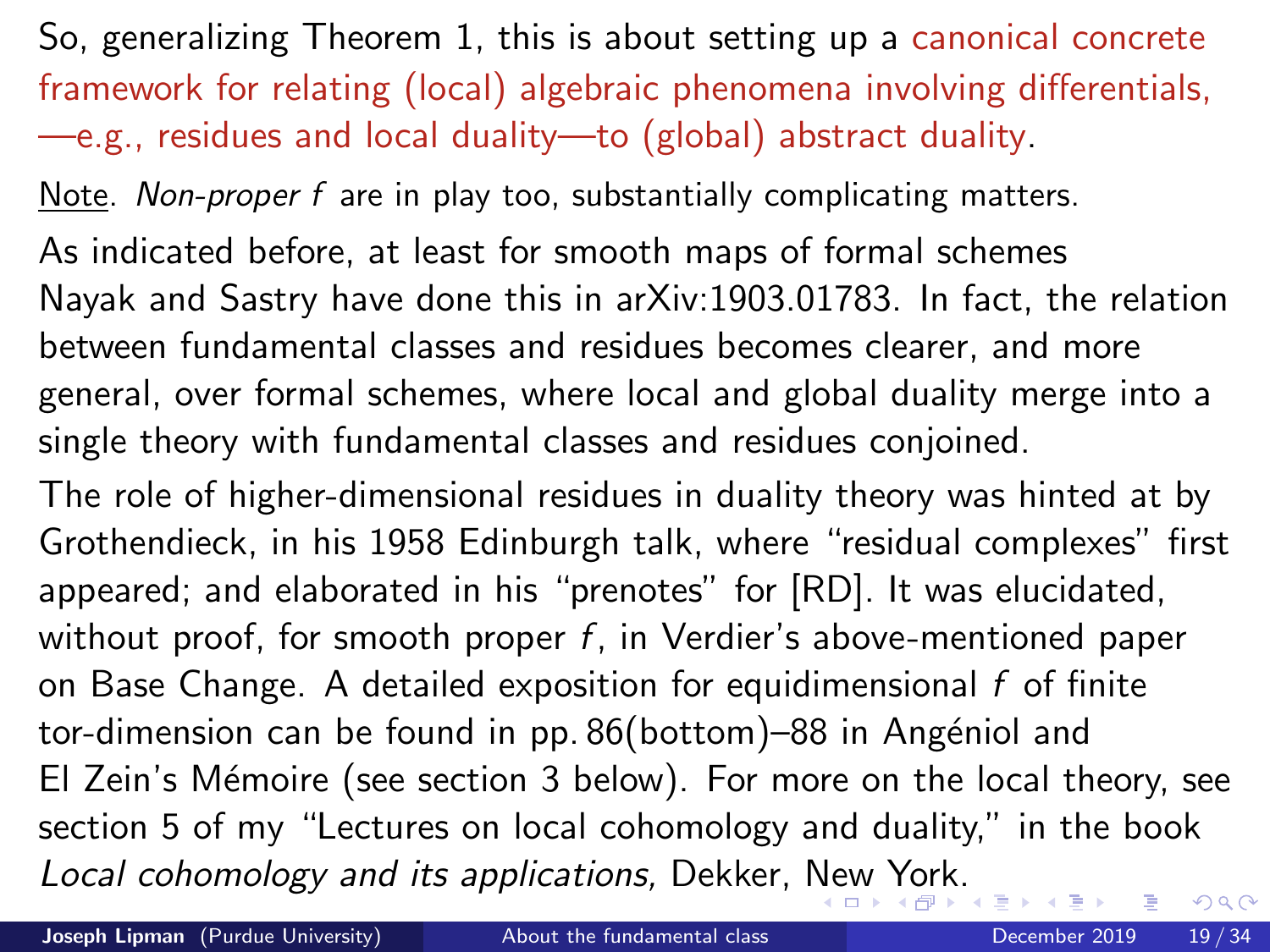### <span id="page-19-0"></span>Fundamental class via Hochschild homology

Recall the Hochschild complex  $\mathcal{H}_f := \mathsf{L} \delta^* \delta_* \mathcal{O}_{\mathsf{X}}$  of a flat scheme-map  $f\colon X\to Y$  with diagonal  $\delta\colon X\to X_1\times_Y X_2\;\;(X_j\coloneqq X$  for  $j=1,2).$ 

One has the composite D(X)-map, with  $\rho_j\colon X_1\times_Y X_2\to X$  the projections, from  $\mathcal{H}_f$  to the relative dualizing complex  $f^!\mathcal{O}_Y,$ 

$$
C_f: L\delta^*\delta_*\mathcal{O}_X \longrightarrow L\delta^*\delta_*\delta^!\rho_2^!\mathcal{O}_X \longrightarrow L\delta^*\rho_2^!\mathcal{O}_X \longrightarrow L\delta^*\rho_1^*f^!\mathcal{O}_Y \longrightarrow f^!\mathcal{O}_Y.
$$

The maps here are the natural ones, the third coming from the flat base-change isomorphism. (This is why f needs to be flat.)

Next, I being the kernel of  $\mathcal{O}_{X\times_{Y}X} \rightarrow \delta_{*}\mathcal{O}_X$ , one has the isomorphism  $\partial\colon \Omega^1_f=I/I^2\;\stackrel{\sim}{\longrightarrow}\; H^{-1}\mathcal{H}_f,$  inverse to the one coming from the natural triangle L $\delta^* I \longrightarrow \mathsf{L} \delta^* \mathcal{O}_{\mathsf{X} \times_Y \mathsf{X}} \rightarrow \mathsf{L} \delta^* \delta_* \mathcal{O}_{\mathsf{X}} \stackrel{+}{\longrightarrow}$ 

This  $\partial$  extends to a map of alternating graded algebras

$$
\oplus_i \Omega_f^i \to \oplus_i H^{-i} \mathcal{H}_f,
$$

an isomorphism when  $f$  is smooth.

Joseph Lipman (Purdue University) [About the fundamental class](#page-0-0) December 2019 20/34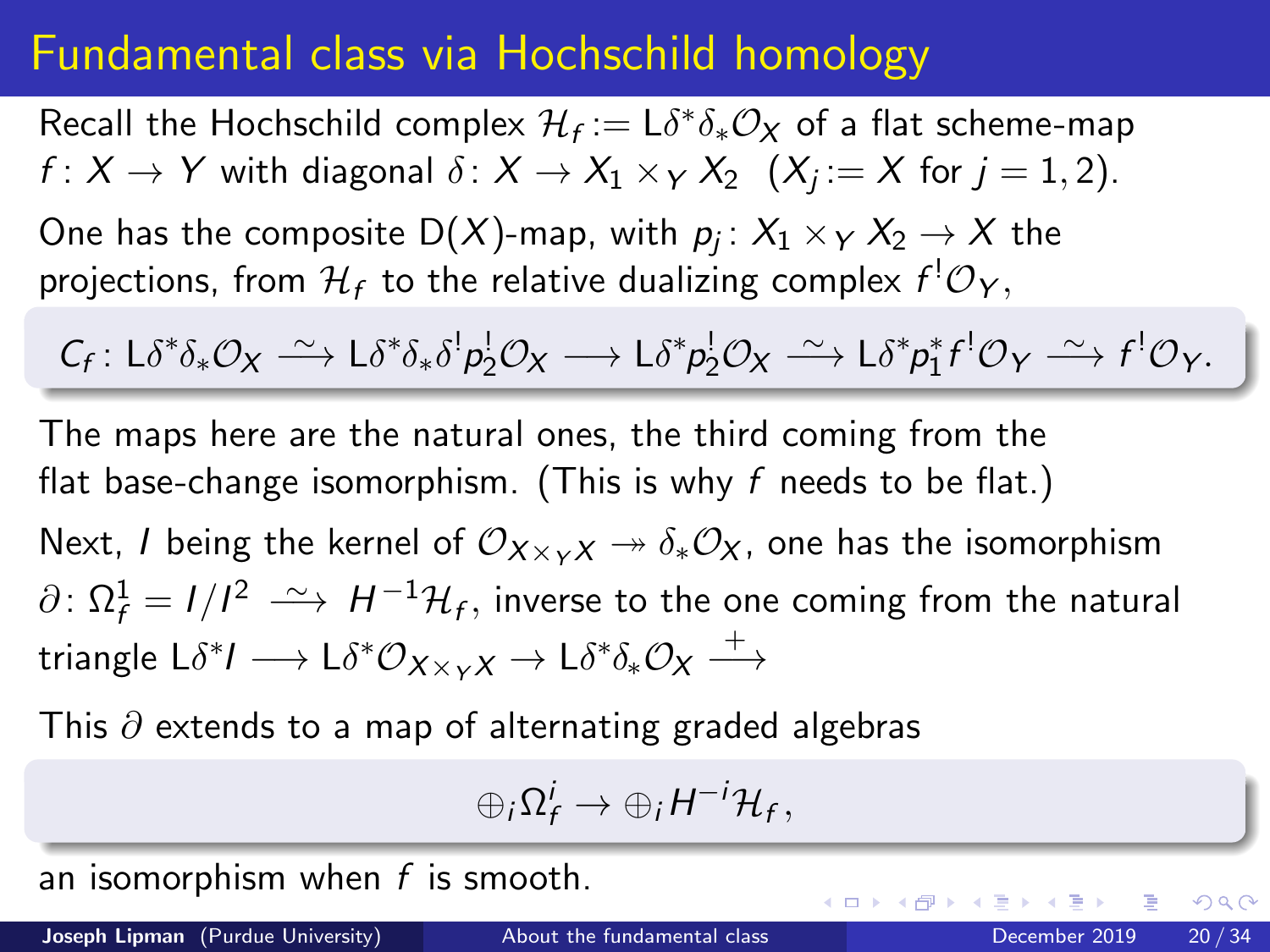## <span id="page-20-0"></span>Fundamental class via Hochschild homology (ct'd)

If f is equidimensional, rel. dim. d, then  $H^{-e}f^{!}\mathcal{O}_Y=0$  for all  $e>d$ , so there is a natural D $(X)$ -map  $H^{-d}f^{!}\mathcal{O}_Y\to f^{!}\mathcal{O}_Y.$ 

Thus one has a natural composite  $D(X)$ -map, the fundamental class of f:

$$
c_f \colon \Omega_f^d[d] \longrightarrow H^{-d} \mathcal{H}_f \xrightarrow{H^{-d} C_f} H^{-d} f^! \mathcal{O}_Y \longrightarrow f^! \mathcal{O}_Y.
$$

#### Examples

1. The maps  $\mathcal{C}_f$  and  $\mathcal{C}_f$  "commute" with localization on both  $X$  and  $Y$ . 2. The map  $c_f$  does restrict to  $v_f({\cal O}_Y)^{-1}$  when  $f$  is smooth. (See paper by me and Neeman in Algebraic Geometry 5 (2018).) 3. In the affine case, say  $f = \text{Spec}(g)$  where  $g: A \rightarrow B$  is a flat ring-map, the map  $\delta_* \mathcal{O}_{\mathsf{X}} \to p_2^! \mathcal{O}_{\mathsf{X}}$  underlying the first two arrows in the definition of  $c_f$  sheafifies the natural map  $B\otimes_{B\otimes_A B} \bar\mu\,$  with  $\bar\mu$  the natural composite  $B \stackrel{\mu}{\longrightarrow} \textsf{Hom}_A(B,B) \to \textsf{RHom}_A(B,B)$ where  $\mu$  takes  $b \in B$  to "multiplication by b." (See paper by Iyengar, me and Neeman, Compositi[o M](#page-19-0)[at](#page-21-0)[h](#page-19-0)[. 1](#page-20-0)[5](#page-21-0)[1](#page-15-0)[\(](#page-21-0)[20](#page-22-0)[1](#page-15-0)[5](#page-16-0)[\)](#page-21-0)[.\)](#page-22-0)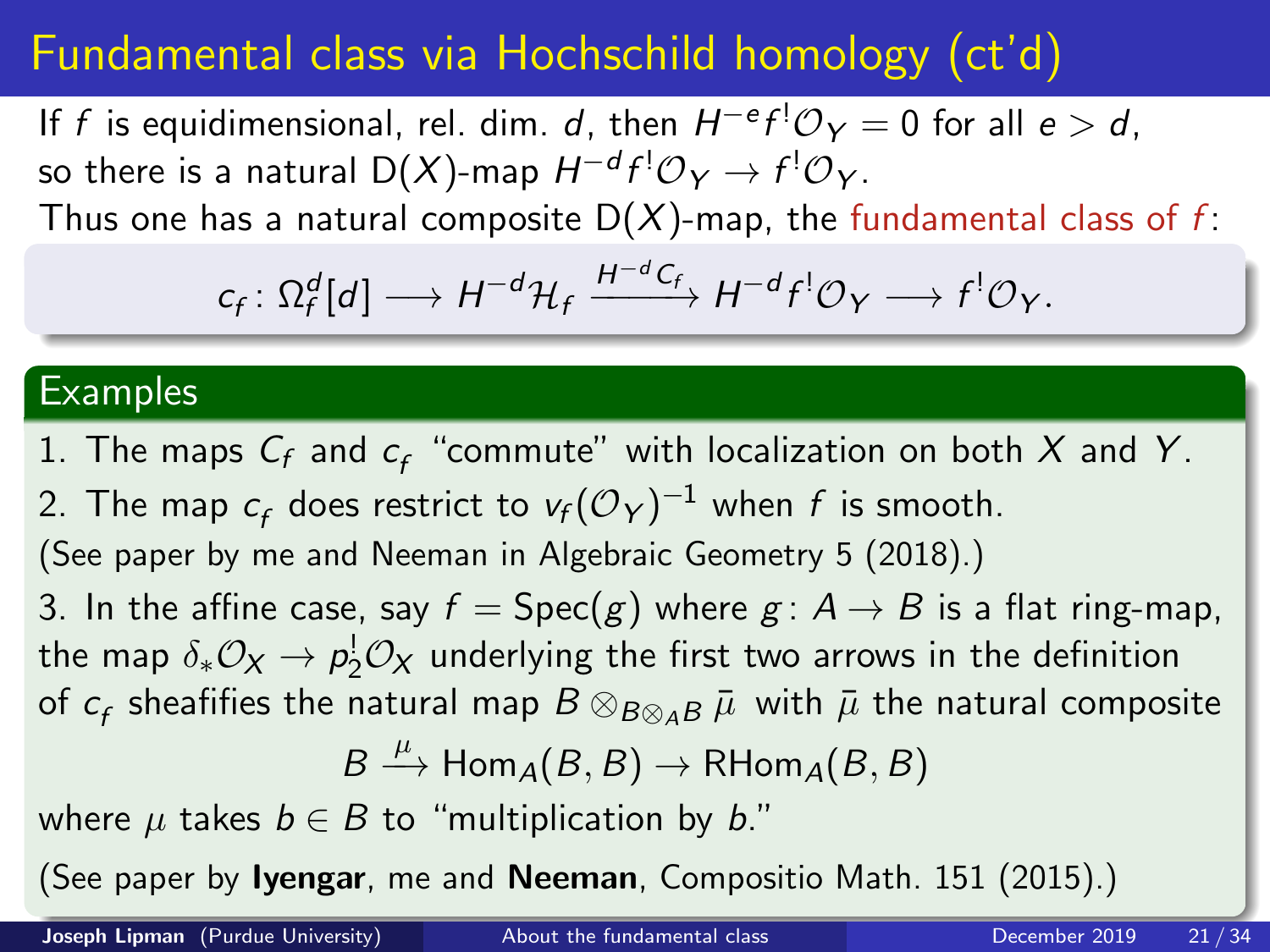#### <span id="page-21-0"></span>**Examples**

4. In 3., if  $B$  is *finite* (and flat) over  $A$ , then  $c_f$  can be identified with the sheafification of the natural composite

 $B \stackrel{\mu}{\longrightarrow} \operatorname{\mathsf{Hom}}\nolimits_{A}(B,B) \to \operatorname{\mathsf{Hom}}\nolimits_{A}(B,B) \otimes_{B \otimes_{A} B} B \cong \operatorname{\mathsf{Hom}}\nolimits_{A}(B,A),$ 

which is the B-homomorphism taking  $1 \in B$  to the usual trace map. Using this, and 2., and pseudofunctoriality of  $c_f$  (see below), one shows: if  $f$  is a locally finitely presented flat map with Cohen-Macaulay fibers, then  $c_f$  is an isomorphism *only if f* is smooth. (First proved algebraically by Kunz and Waldi.)

5. When  $d=0$  (i.e.,  $f\colon X\to Y$  is quasi-finite),  $c_f$  maps  $\mathcal{O}_X$  to  $f^{!}\mathcal{O}_Y.$ 

Chatzistamatiou and Rülling, in Compositio 151 (2015), used a subtle variation on this theme—one that can be viewed as a globalization of SLN20's "fundamental local isomorphism"—as a basic tool for resolving outstanding questions about birational invariance of the cohomology of structure sheaves of excellent regular schemes. Their result is generalized by **Kovács** in arXiv:1703.02269, section 8.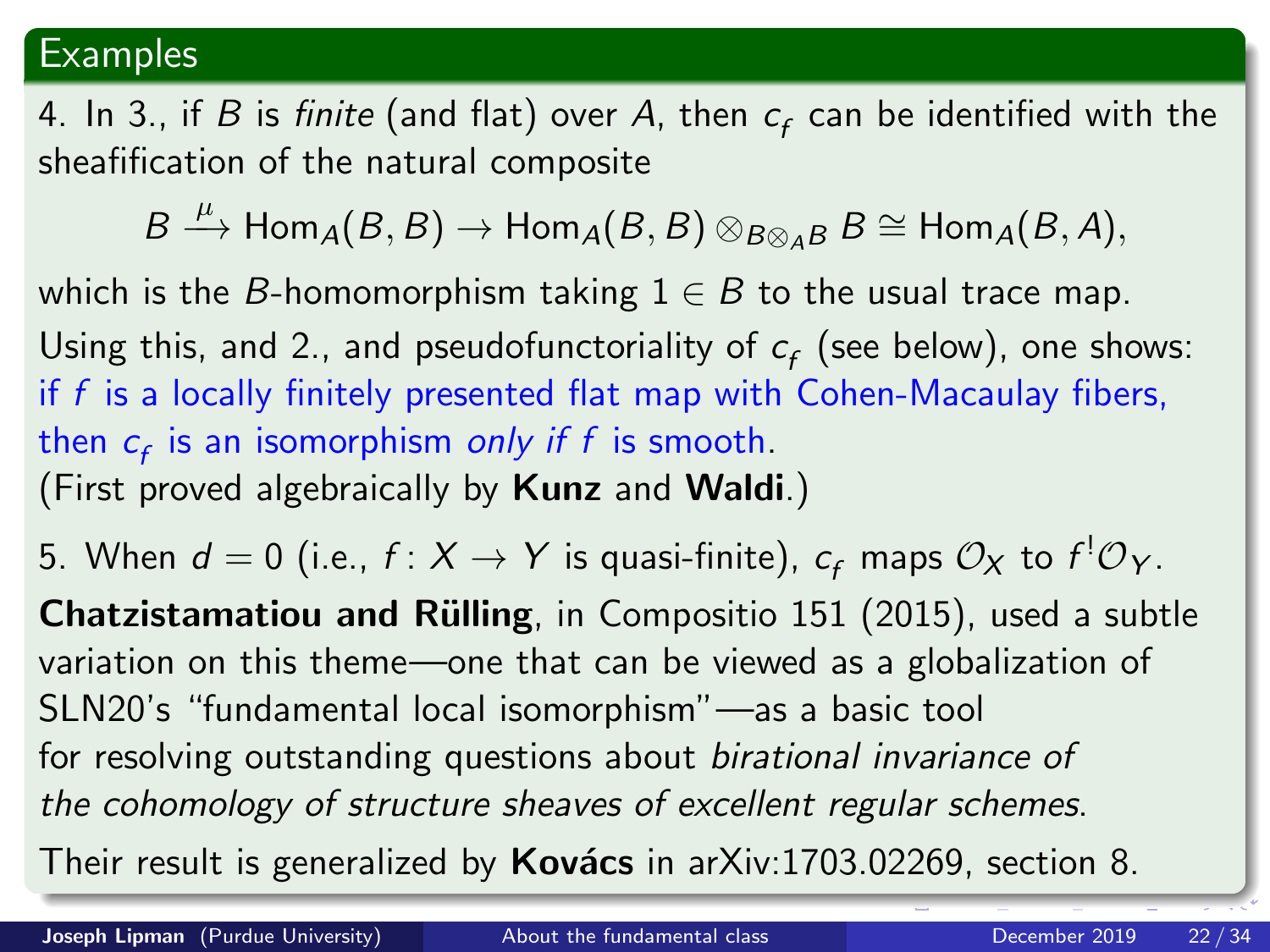# <span id="page-22-0"></span>3. Fundamental class and traces of differential forms

Angéniol and El Zein gave a concrete characterization, via standard traces, of (what turns out to be) the fundamental class:

#### Theorem (Mémoires de la S. M. F., 58 (1978), p. 81)

Given  $f: X \rightarrow S$  equidimensional, rel. dim. d, and of finite tor-dim., suppose either that f is Gorenstein or that S is a  $\mathbb Q$ -scheme. There is a unique  $D(X)$ -map  $\bar{c}_f \colon \Omega_f^d[d] \to f^! \mathcal{O}_S$  having the localized trace property: for any commutative  $\frac{1}{\sqrt{2}}$   $\rightarrow$  X



with  $i$  étale, h finite and g smooth of rel. dim. d, the map dual to the natural composite

$$
h_*h^*\Omega^d_g[d] \cong h_*\mathcal{O}_U \otimes \Omega^d_g[d] \xrightarrow{\text{trace} \otimes 1} \mathcal{O}_Y \otimes \Omega^d_g[d] = \Omega^d_g[d]
$$

is the natural composite

$$
h^*\Omega_g^d[d]\to \Omega_{gh}^d[d]\cong i^*\Omega_f^d[d]\xrightarrow{i^*\bar{c}_f} i^*f^!\mathcal{O}_S\cong (fi)^!\mathcal{O}_S\cong h^!g^!\mathcal{O}_S\xrightarrow{h^!v_f} h^!\Omega_g^d[d].
$$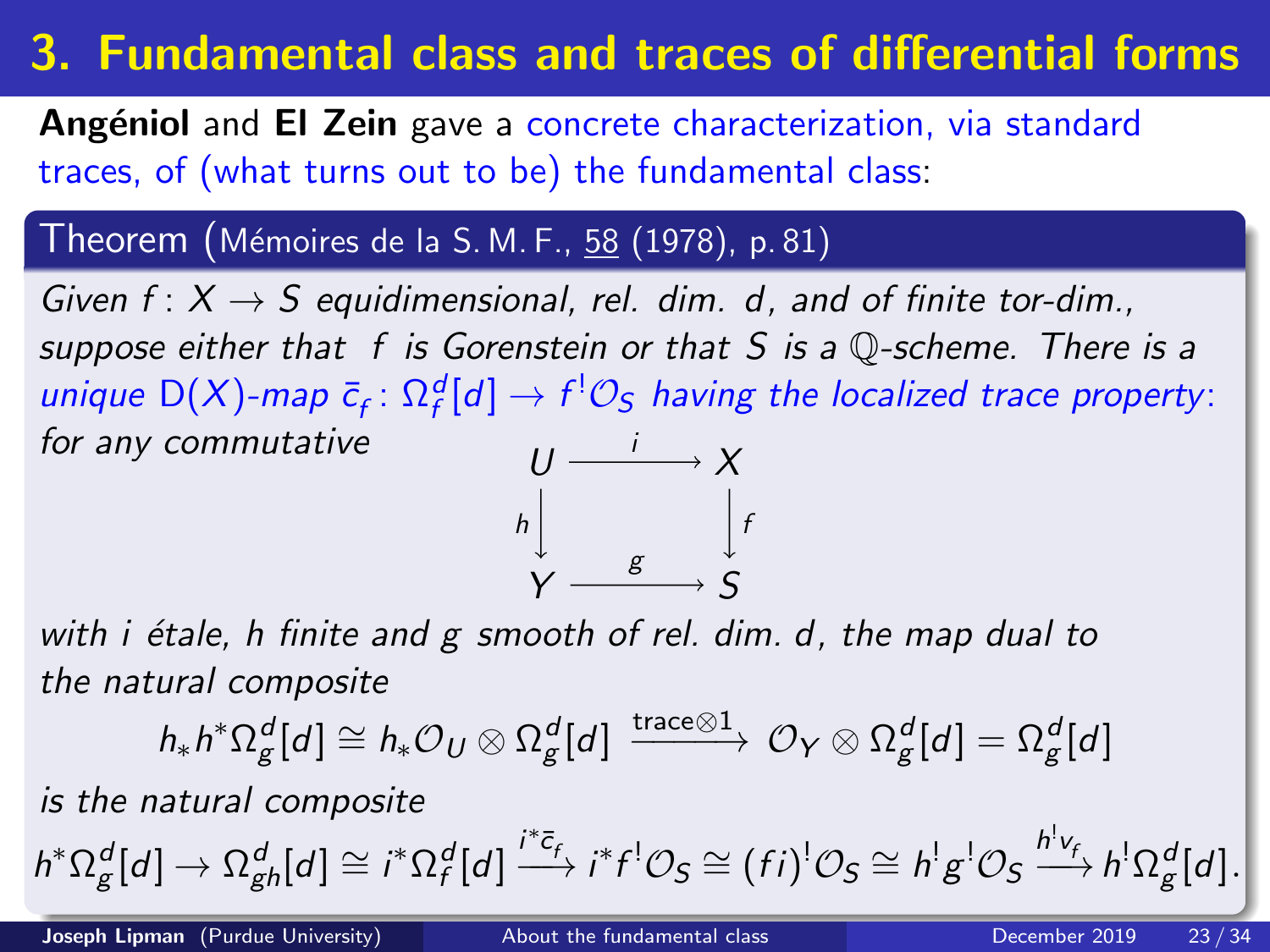<span id="page-23-0"></span>1. The finite tor-dimensionality of  $fi$  and smoothness of  $g$ force  $h_*\mathcal{O}_U \in D(Y)$  to be perfect; so there is a canonical D(Y)-map trace:  $h_*\mathcal{O}_U \rightarrow \mathcal{O}_Y$ .

2. The restriction on the characteristic is due to their using in the existence proof a theorem of Bott about Grassmannians. The *uniqueness* proof doesn't need this restriction.

3. For flat f we will indicate how the previously described "fundamental class via Hochschild" provides a characteristic-free generalization (not involving Grassmannians or Grothendieck's trace) of A-E's map.

 $200$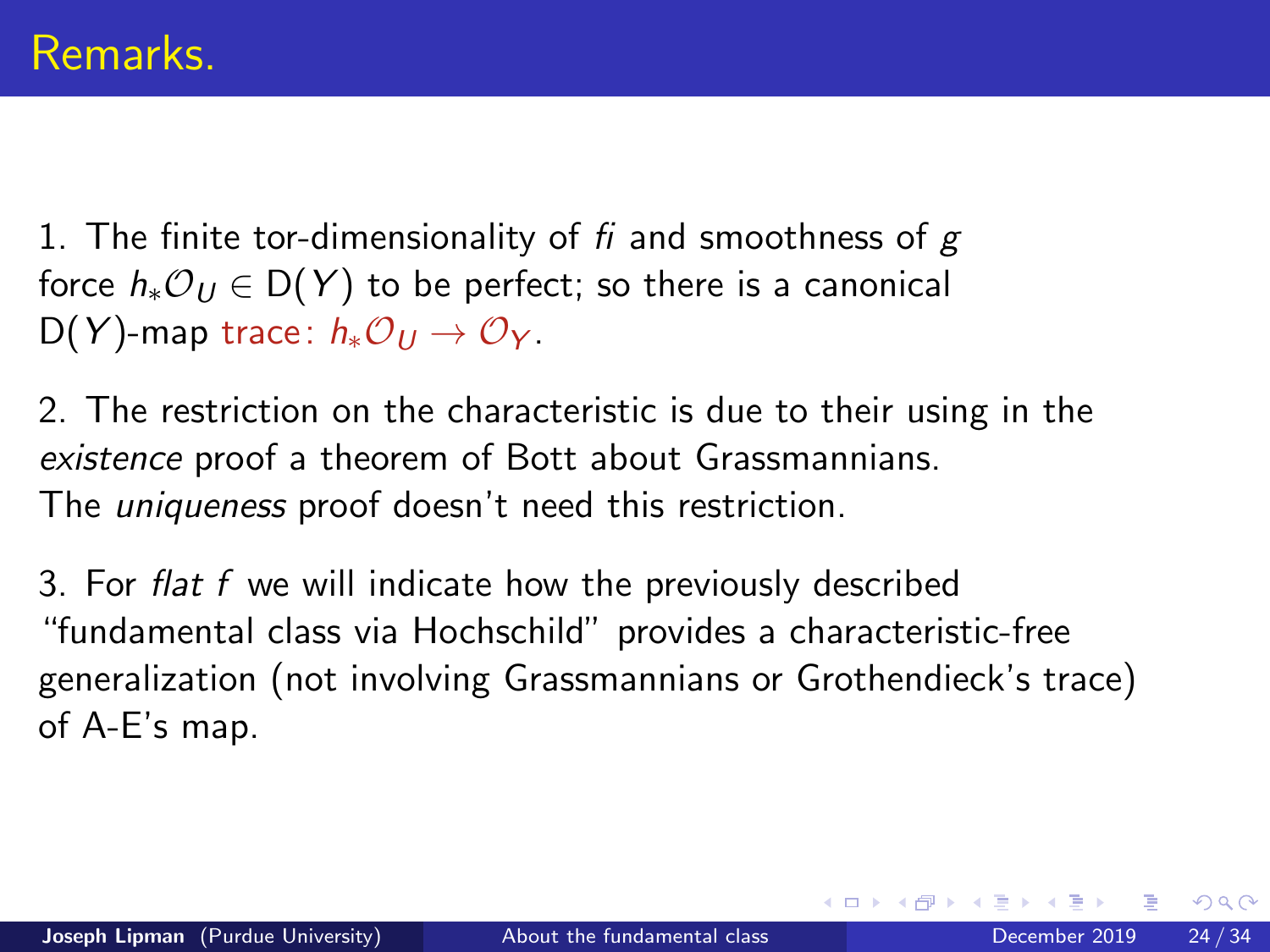### <span id="page-24-0"></span>Fundamental class and traces

If  $f$  itself factors as  $X\stackrel{h}{\longrightarrow}Y\stackrel{g}{\longrightarrow}S$   $(h$  finite,  $g$  smooth) then  $\bar{c}_f\colon \Omega_f^d[d]\to h^!g^! \mathcal{O}_S\cong h^!\Omega_g^d[d]$  is dual to an  $\mathcal{O}_Y$ -map

 $h_* \Omega_f^d[d] \rightarrow \Omega_g^d[d]$ 

#### called the trace map for differential forms.

Composing this with the natural map  $h_*h^*\Omega_{\cal E}^d[d]\to h_*\Omega_{\cal f}^d[d]$  produces the map  $h_* h^* \Omega_{\mathcal{g}}^d[d] \rightarrow \Omega_{\mathcal{g}}^d[d]$  in the preceding Theorem.

As often happens when abstract duality is interpreted in concrete terms, finding explicit algebraic formulae for the trace map is not easy, at least if h is not generically étale. The "Cartier operator" in positive characteristic is a special case. (For details, see §16 in Kunz's book Kähler Differentials.)

Theorem 1 above, and its generalization by Sastry and Hübl, treat the fundamental class vis-à-vis such traces. In those situations, one can stick to generically étale  $h$ .

The general idea can also be gleaned from Prop. 6.3.1 in the book Calcul différentiel et class caractéristiques by Angéniol [an](#page-23-0)[d](#page-25-0) [L](#page-23-0)[ej](#page-24-0)[e](#page-30-0)[u](#page-21-0)[n](#page-22-0)e[-](#page-31-0)[J](#page-21-0)[a](#page-31-0)[l](#page-30-0)a[be](#page-0-0)[rt](#page-33-0).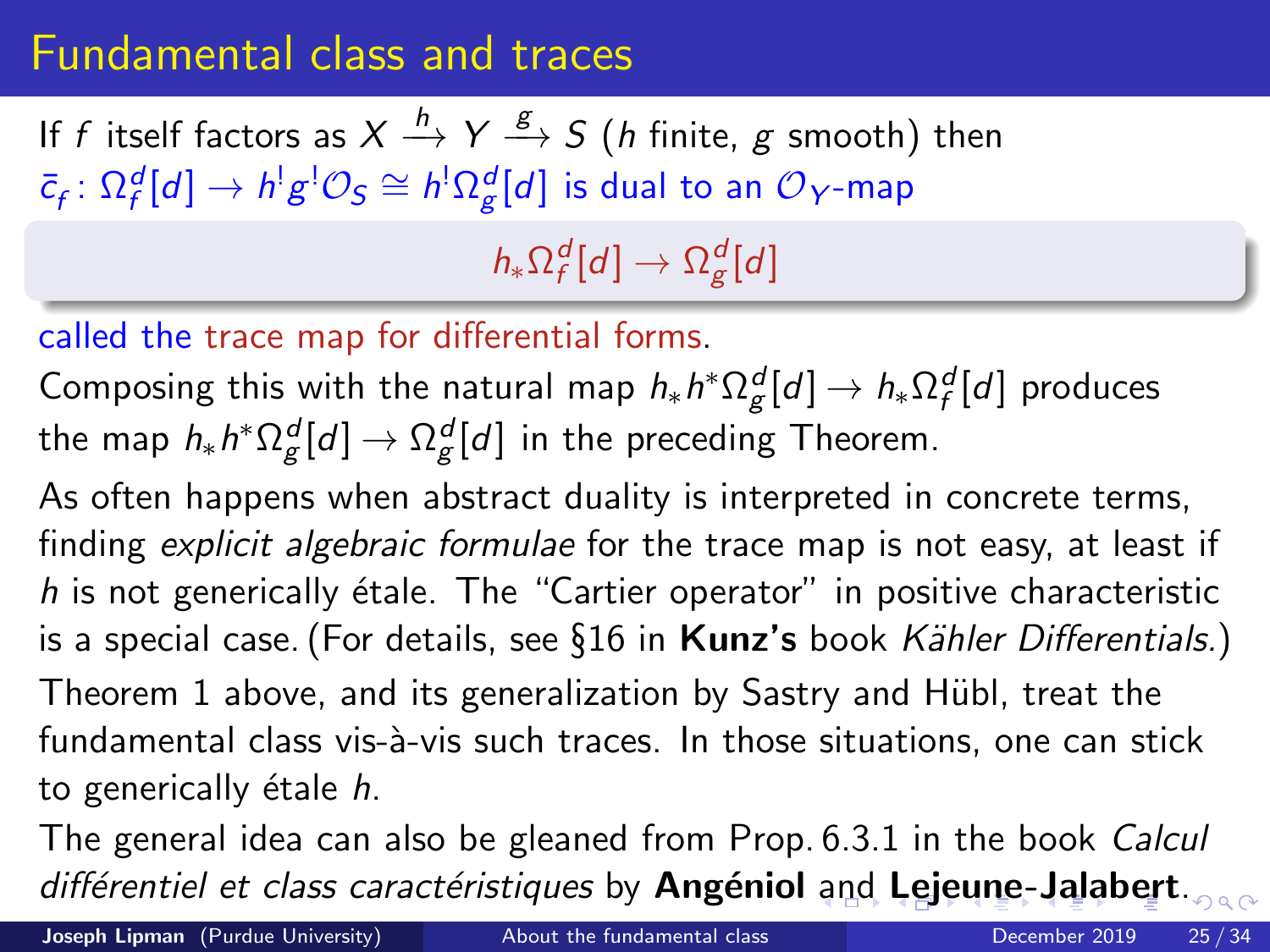## <span id="page-25-0"></span>Regular differentials–canonical dualizing sheaf

Suppose S is irreducible,  $X$  has no embedded associated points, and  $f: X \rightarrow S$  is flat, equi-d-dimensional and generically smooth. Then with  $\omega_f:=H^{-d}f^!\mathcal{O}_\mathcal{S}$  one has, over a dense open subset  $u\colon\thinspace U\hookrightarrow X,$ an isomorphism  $u^*c_f$ :  $u^*\Omega_f^d \ \stackrel{\sim}{\longrightarrow}\ u^*\omega_f$ . One finds that the canonical module  $\omega_f$  is *torsion-free,* hence isomorphic to its natural image  $\tilde{\omega}_t$ in  $u_*u^*\Omega_f^d\cong u_*u^*\omega_f$ . This  $\tilde{\omega}_f$  is a *truly canonical* coherent sheaf of meromorphic d-forms, the sheaf of regular differentials. For proper f, one has then a canonical version of non-derived duality: the sheaf  $\tilde{\omega}_f$  represents the functor  $\mathsf{Hom}_\mathcal{S}(R^df_*M, \mathcal{O}_\mathcal{S})$  of coherent (or even quasi-coherent)  $\mathcal{O}_X$ -modules M—because  $\omega_f$  does so. There is an extensive *algebraic* study of regular differentials in Kunz and Waldi's Regular differential forms, Contemp. Math. 79. It is motivated by, but has little technical help from, duality theory. In fact, showing that the algebraically defined regular differentials sheafify to  $\tilde{\omega}_f$  when X is affine—a concrete local interpretation of the abstractly defined fundamental class—is in essence a major part of (the Hübl–Sastry generalization of) Theorem 1.  $\longleftrightarrow$ 

Joseph Lipman (Purdue University) [About the fundamental class](#page-0-0) December 2019 26/34

 $QQ$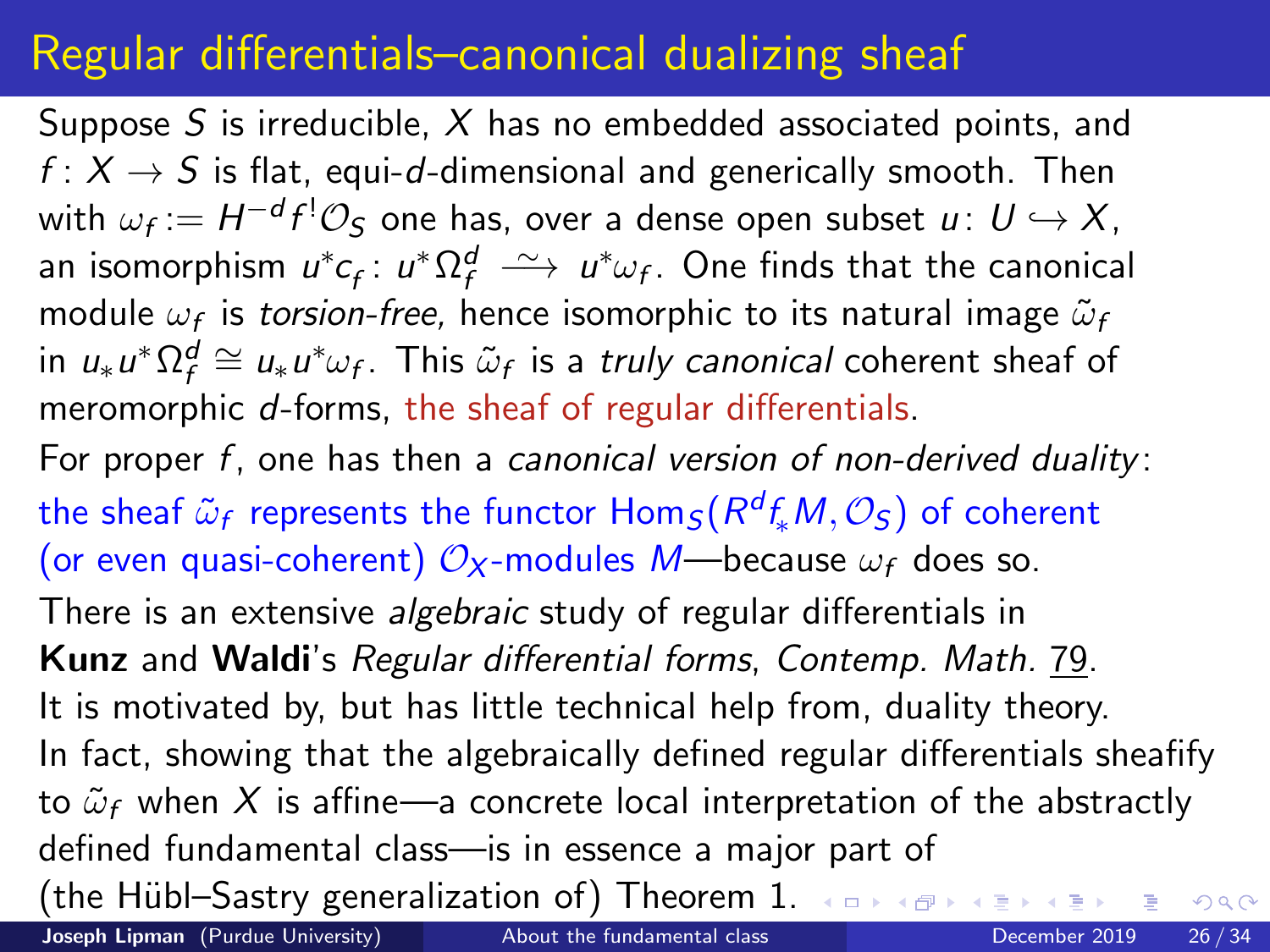# Local (algebraic) description of regular differentials

Let R be a universally japanese noetherian ring with artinian total quotient ring. Let  $P \rightarrow S$  be a finite flat R-algebra map with P finitely generated, smooth and equi-d-dimensional over  $R$ , and with the total quotient ring  $L$ of S a complete intersection over the total quotient ring K of P. Then there is an algebraic trace map  $t_{L/K}\colon \Omega^d_{L/R}\to \Omega^d_{K/R},$ that freely generates the L-module  $\mathsf{Hom}_\mathcal{K}(\Omega^d_{L/R},\Omega^d_{K/R})$ . Moreover,  $(*)$  a *d-*form  $\nu\in\Omega^d_{L/R}$  is regular  $\iff t_{L/K}(S\nu)\subset\Omega^d_{P/R}.$ 

<u>Remarks</u>. 1.  $(*)$  says that  $\tilde{\omega}_{S/R}$  is S-isomorphic to  $\mathsf{Hom}_P(S,\Omega^d_{P/R}).$ 2. If S is normal and  $S_p$  is smooth over R for any height-1 prime S-ideal p, then with \*:=  $Hom_S(-, S)$ , the S-module  $\tilde{\omega}_{S/R}$  of regular differentials is the "double dual"  $(\Omega^d_{S/R})^{**}.$ 

3. When  $P = R$ , so that  $d = 0$ , then  $\tilde{\omega}_{S/R}$  is just the classical Dedekind complementary module.

4. For more details and generality, see §4 of Kunz and Waldi's monograph.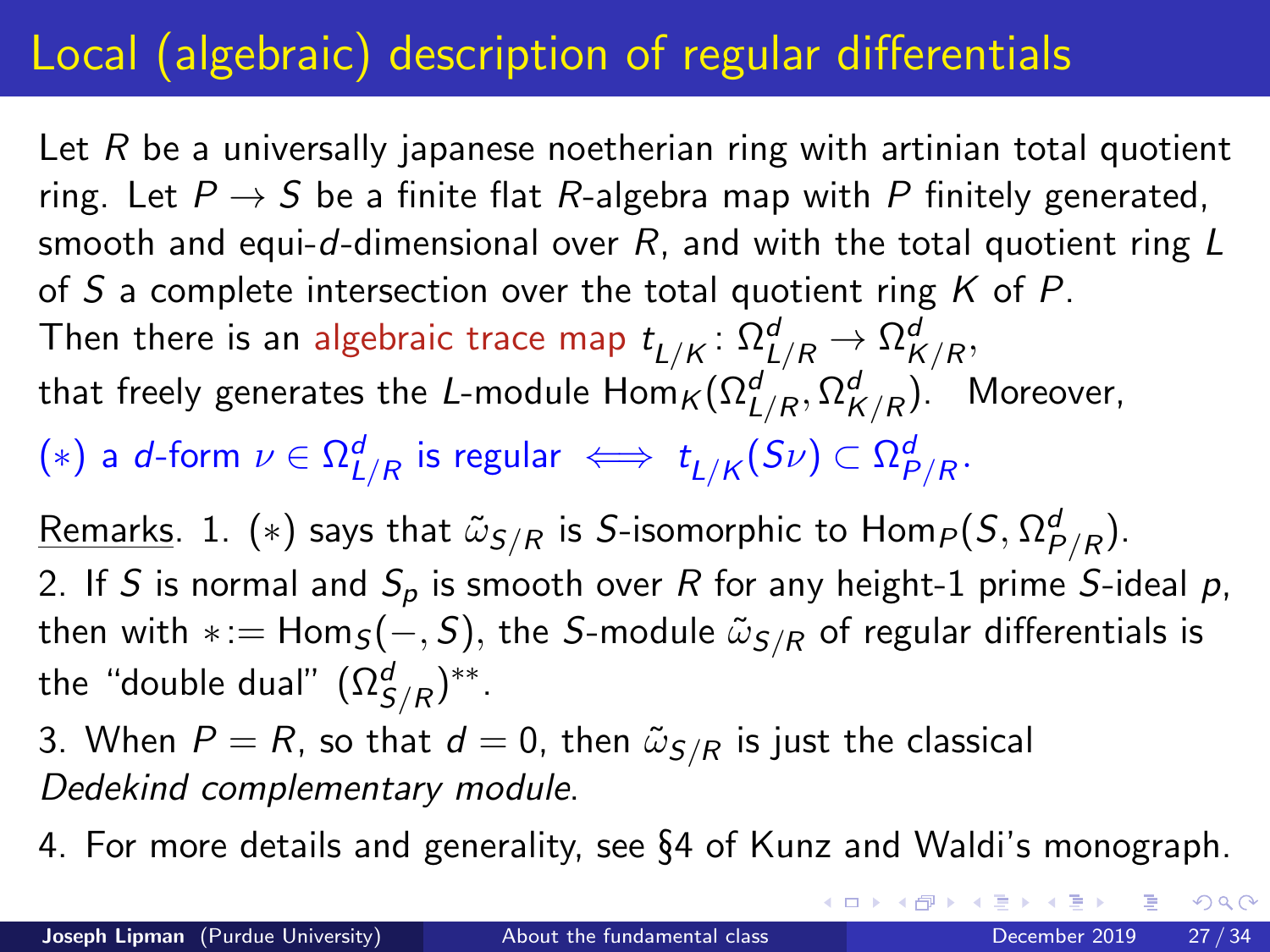### Trace via Hochschild

In §4.5 of Contemp. Math. 61 there is defined (in essence), relative to a pair of flat maps

$$
\text{Spec}(S) \xrightarrow{h} \text{Spec}(R) \xrightarrow{g} \text{Spec}(A)
$$

with h finite and g equidimensional, a concrete  $D(Spec(R))$ -map, the Hochschild trace,

$$
\tau_{g,h} \colon h_*\mathcal{H}_{gh} \to \mathcal{H}_g.
$$

As discussed there, in a number of cases—for instance, if  $g$  is smooth, of rel. dim. d—there results a natural commutative diagram

$$
h_*\Omega_{gh}^d[d] \xrightarrow{\text{trace}} \Omega_g[d]
$$
  

$$
\downarrow \qquad \qquad \downarrow
$$
  

$$
h_*\mathcal{H}_{gh} \xrightarrow{\tau_{g,h}} \mathcal{H}_g
$$

 $200$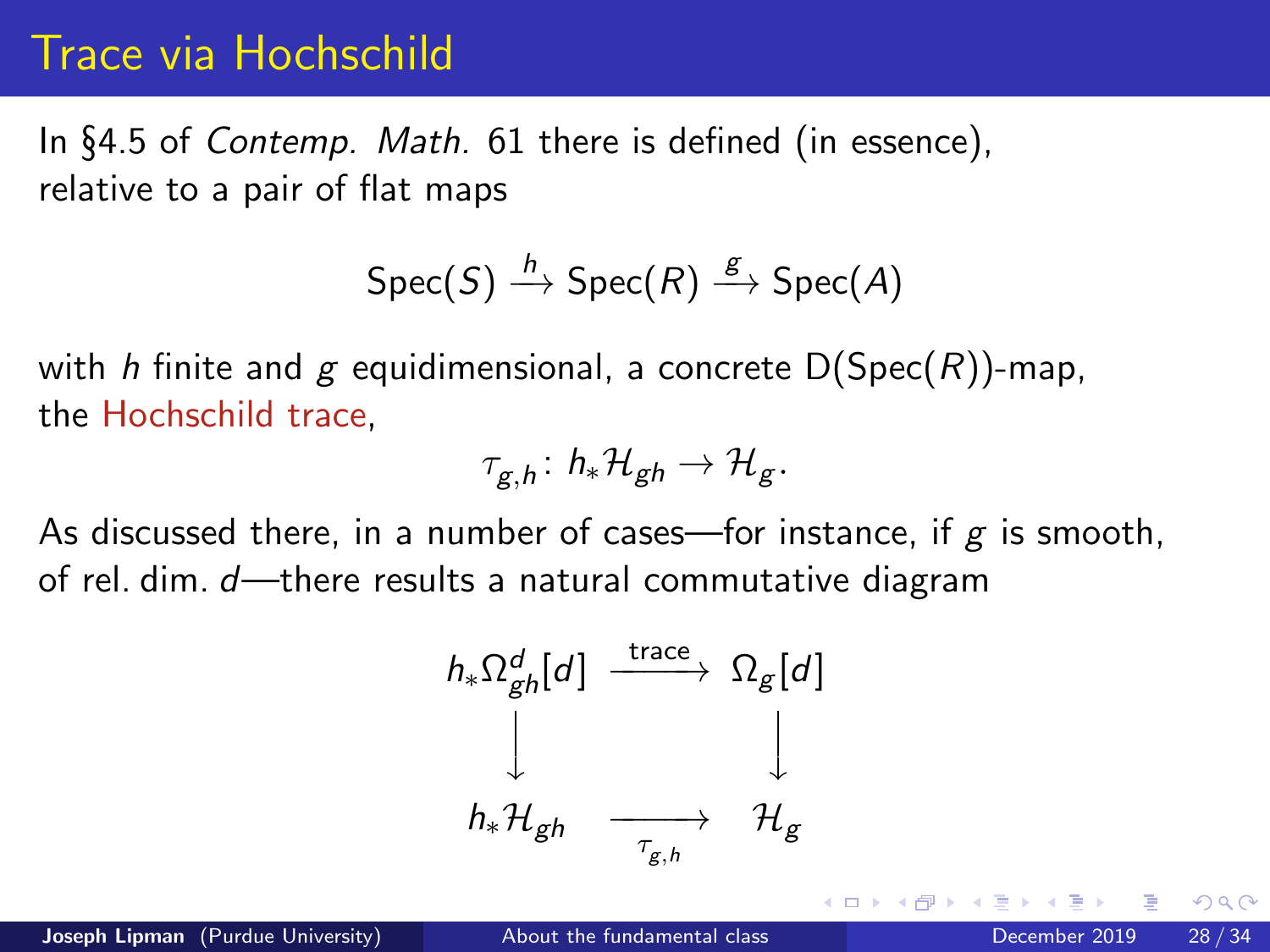These local considerations can be globalized, via simplicial arguments applied to an affine open covering, such as were used by **Swan** in his 1997 paper on Hochschild homology of schemes.

(The difficulty to overcome is that, while the Hochschild homology sheaves are quasicoherent, the sheaf of *bar resolutions* used to define  $\tau$  is not, so that standard pasting methods aren't sufficient.)

This all suggests the following conjectural assertion stated, for simplicity, for finite-type flat maps, but which can be extended to yield a characteristic-free generalization of the Angéniol-El Zein theorem: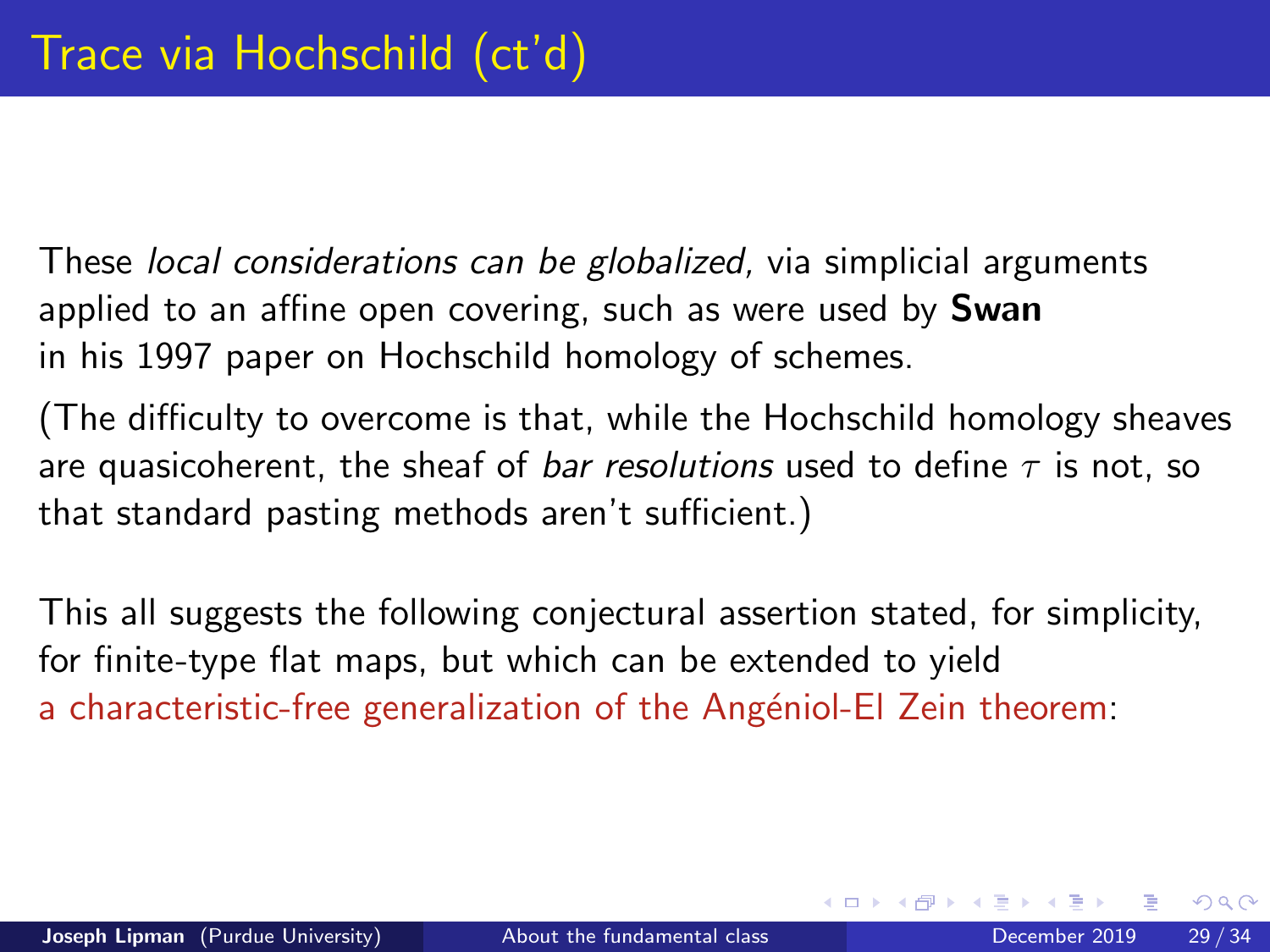### Conjecture: Hochschild trace theorem

Recall the Hochschild fundamental class  $\mathcal{C}_f \colon \mathcal{H}_f \to f^!\mathcal{O}_Y$  of a flat  $f: X \rightarrow Y$ 

It is compatible with étale localization on both  $X$  and  $Y$ .

#### Theorem

Let  $X \stackrel{h}{\longrightarrow} Y \stackrel{g}{\longrightarrow} Z$  be flat equidimensional separated finite-type maps of noetherian schemes, with h finite. The following diagram commutes.



 $\leftarrow$   $\Box$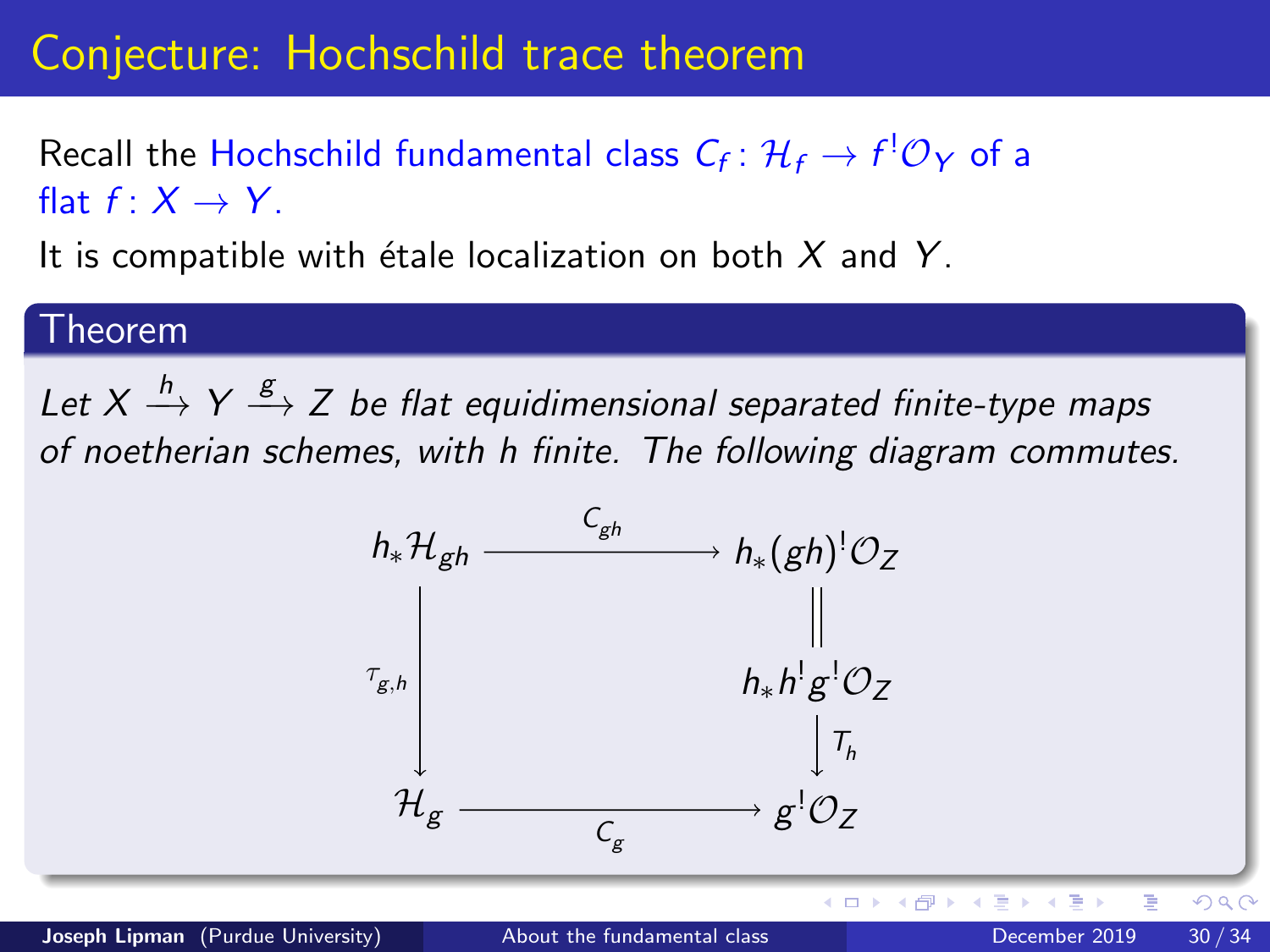<span id="page-30-0"></span>An *idea for the proof* is to reduce to the case of affine schemes, where concrete descriptions of the maps in play are available, at which point what remains is to prove the commutativity of a concrete (though complicated) diagram in the derived category of a ring.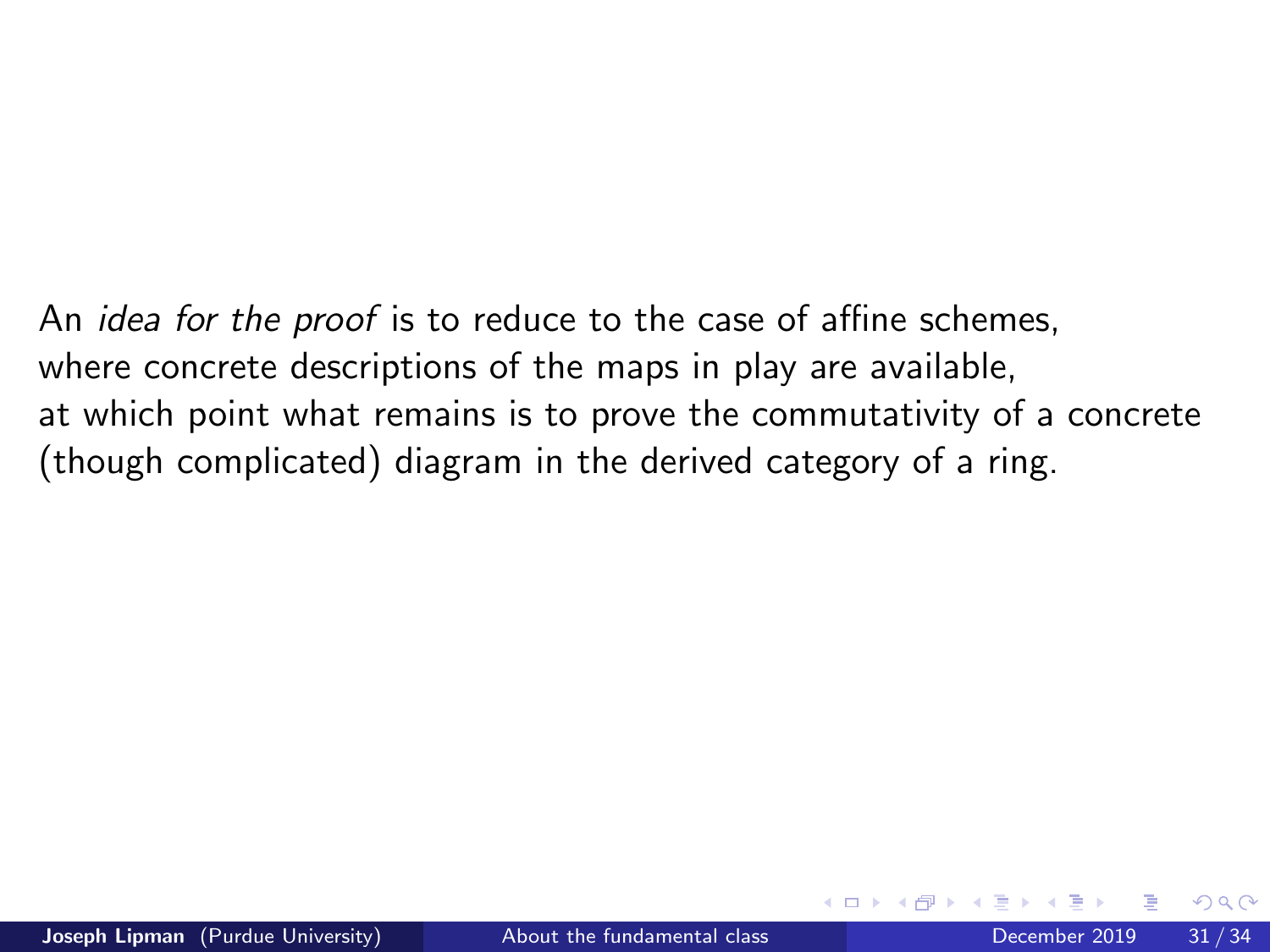## <span id="page-31-0"></span>4. Pseudofunctoriality of the fundamental class

First,  $\exists$  a natural bifunctorial map, compatible with étale localization,

$$
\chi_f(E,F)\colon f^!E\otimes^{\mathsf{L}}_{\chi} \mathsf{L} f^*F\longrightarrow f^! (E\otimes^{\mathsf{L}}_{Y} F) \qquad (E,F\in\mathsf{D}^+_{\mathsf{qc}}(Y)).
$$

For *proper f*, this map is dual to the composite map

$$
\mathsf{R} f_{*}(f^{!}E \otimes_{X}^{\mathsf{L}} \mathsf{L} f^{*}F) \xrightarrow[\text{projection}]{\sim} \mathsf{R} f_{*} f^{!}E \otimes_{Y}^{\mathsf{L}} F \xrightarrow[\text{counit} \otimes 1]{} E \otimes_{Y}^{\mathsf{L}} F;
$$

and it extends to general (essentially-)finite-type maps via (Nayak's generalization of) Nagata's compactification theorem (see Advances in Math. 222 (2009), 527–546.)

This  $\chi_f(E,F)$  is an isomorphism for all  $E,$   $F$   $\iff$   $f$  has finite tor. dim. One verifies that this map is actually pseudofunctorial.

The *pseudofunctoriality* property of the fundamental class is that, w.r.t. composites  $X\stackrel{f}{\rightarrow} Y \stackrel{g}{\rightarrow} Z$  where  $f$  and  $g$  are flat equidimensional maps of rel. dim.  $d$  and  $e$  respectively (so that  $gf$  is flat and equidimensional of rel. dim.  $d + e$ ) the following diagram commute[s.](#page-30-0)  $QQ$ 

Joseph Lipman (Purdue University) [About the fundamental class](#page-0-0) December 2019 32/34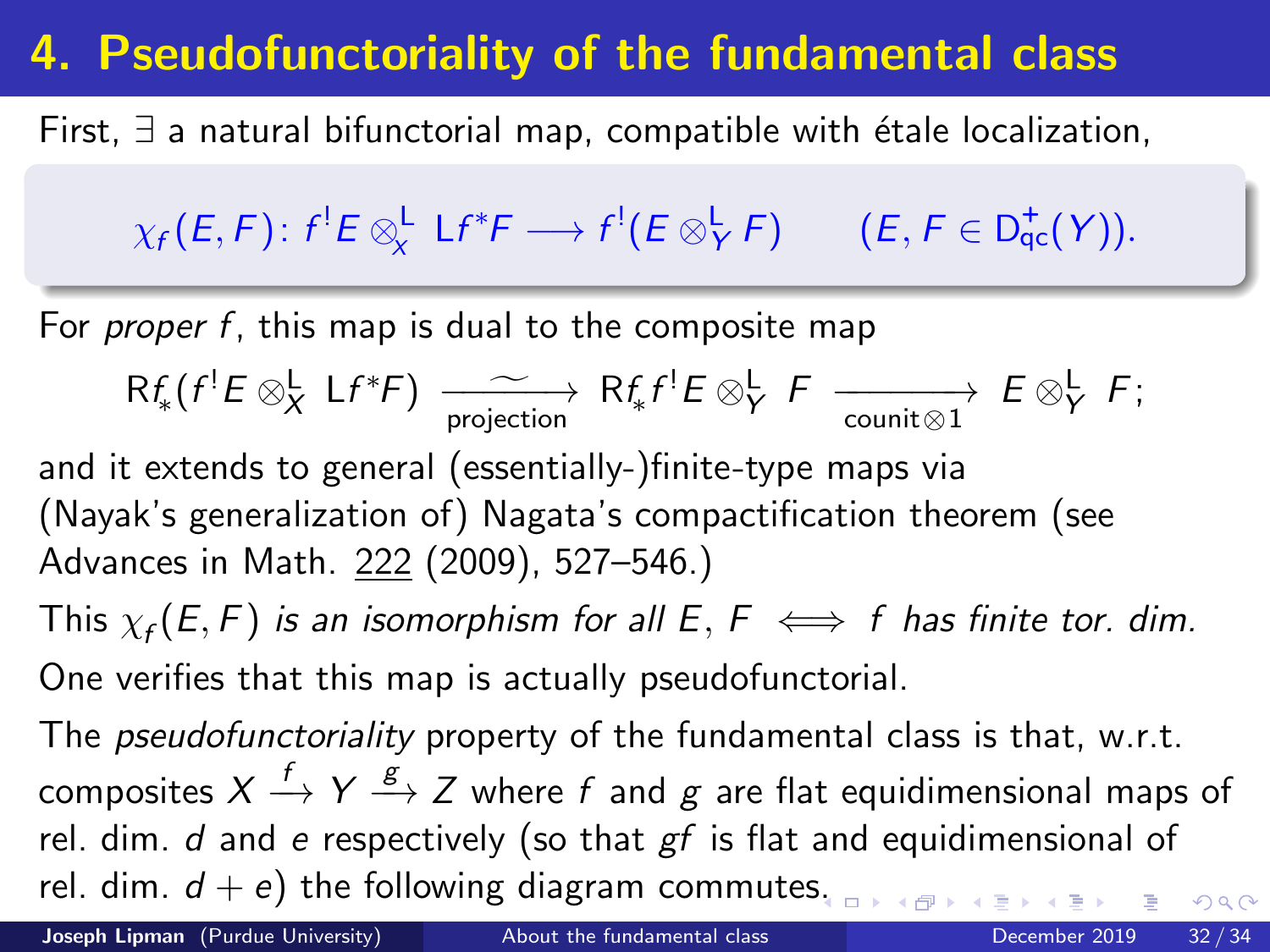

The commutativity was shown for *proper f*,  $g$  in joint work with Sastry, J. Alg. Geom. (1992), 101–130. The proof is nontrivial, making use of the connection between fundamental classes and residues, local duality, etc. At the end of that paper, a sketch is given of how to extend to nonproper maps. But details have yet to appear.

For smooth maps of formal schemes, a more advanced approach is worked out by Nayak and Sastry in the above-mentioned arXiv:1903.01783.